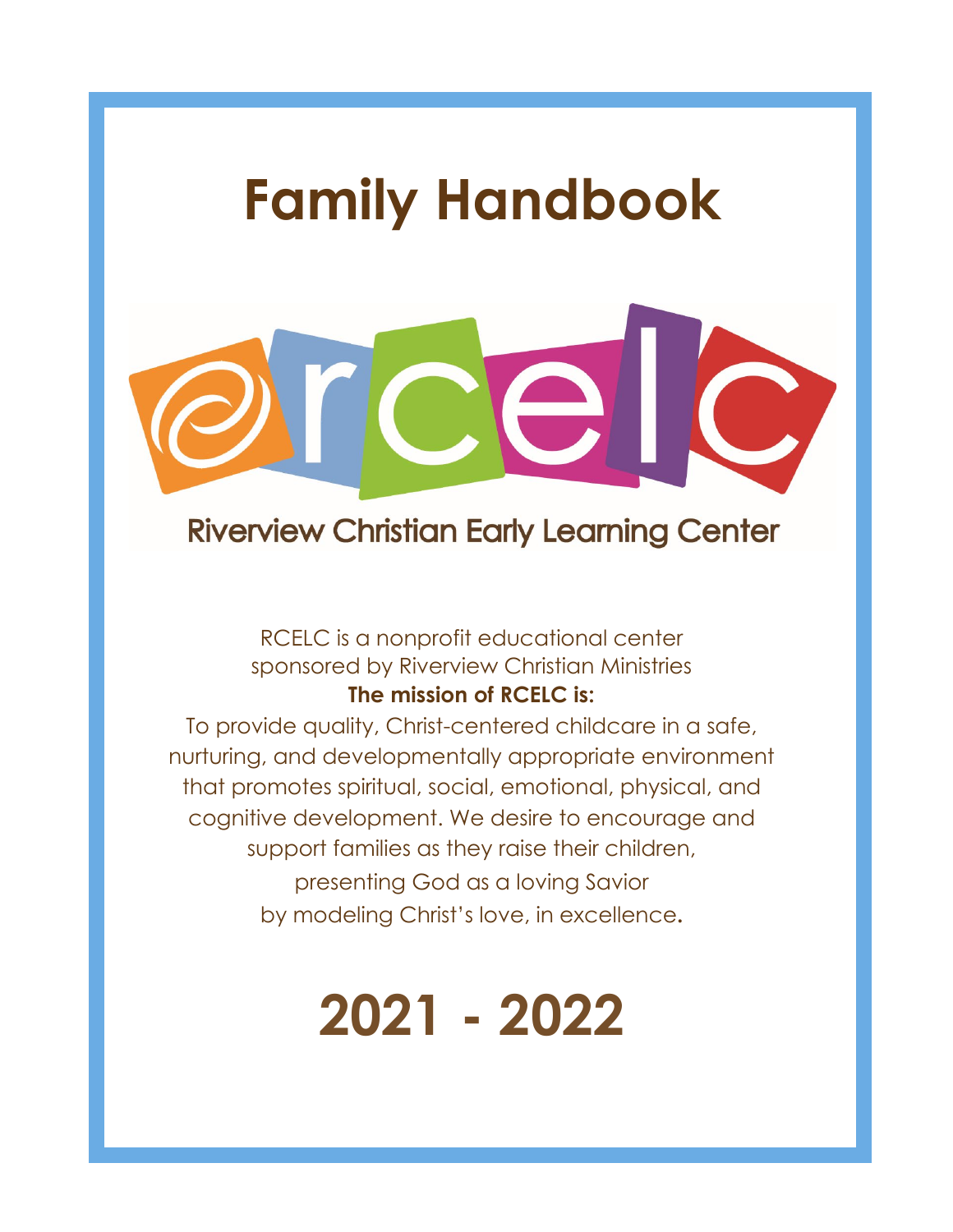## **TABLE OF CONTENTS**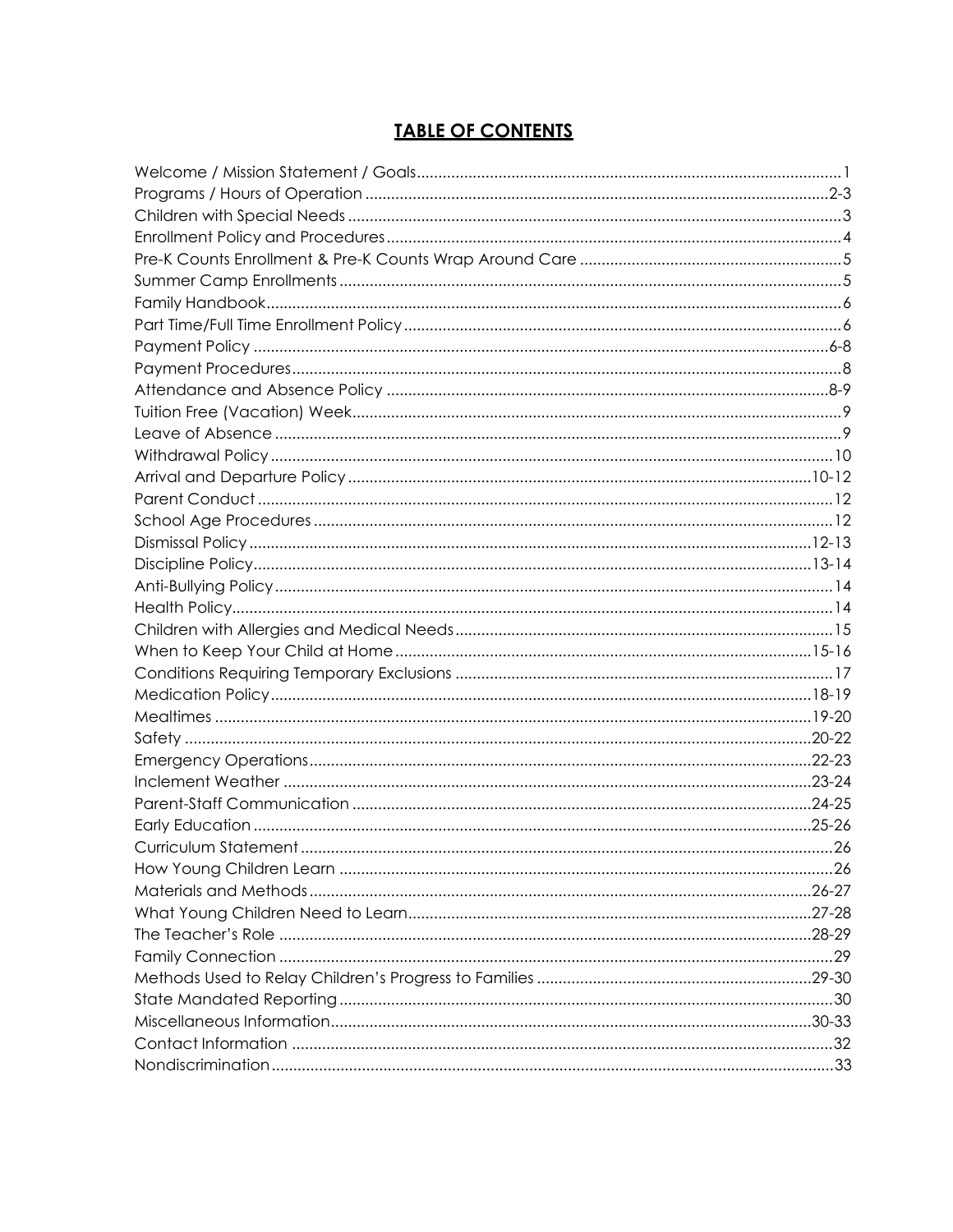## **WELCOME TO RIVERVIEW CHRISTIAN EARLY LEARNING CENTER**

We are grateful that you have entrusted your child to our care. We look forward to being a part of your child's growth, development, and early education. Thank you for allowing us to be a part of this wonderful process! Riverview Christian ELC is a ministry of Riverview Christian Ministries. We are a non-profit, non- discriminatory, service organization established in 1987. We are licensed and certified by the PA Department of Human Services (DHS) and comply with all standards set forth by that department. We are also a participant in the PA Keystone STARS program. (More information on Keystone STARS may be obtained at <http://papromiseforchildren.com/choose-a-quality-> program/keystone-stars.) The following policies and procedures have been thoroughly thought out to provide a quality program for your children.

#### **Mission Statement**

Our mission is to provide quality, Christ-centered childcare in a safe, nurturing, and developmentally appropriate environment that promotes spiritual, social, emotional, physical and cognitive development. We desire to encourage and support families as they raise their children, presenting God as a loving Savior by modeling Christ's love, in excellence.

## **Goals**

- 1. To communicate God's love, grace and Word to every student,family member and each other (staff).
- 2. To develop a safe and creative atmosphere for children/families and staff to thrive.
- 3. To communicate the spiritual and educational excellence of RCELC toevery family in the local community.

## **Foundation (A Biblical World View)**

- We believe it our responsibility to teach and exhibit a biblical world view, exemplified in Jesus Christ.
- We believe in Triune God: The Father, Son and Holy Spirit.
- We believe the Word of God is inspired by God and infallible (perfect) inits original context.
- We believe every person is born in sin, with no ability to save himself fromsin.
- We believe that Jesus Christ came to die on the cross to save us fromsin.
- We believe that Jesus rose from the grave, and we can share in that power.
- We believe that God sent His Holy Spirit to counsel us, show us our sinand provide the power and benefits of the Cross and Resurrection.
- We believe every person (children included) can be freed from thedominion of sin and be restored to God's plan for their lives(image).
- We believe in worship.
- We believe that everything we do should glorify God and eternallyenrich each child and family we serve.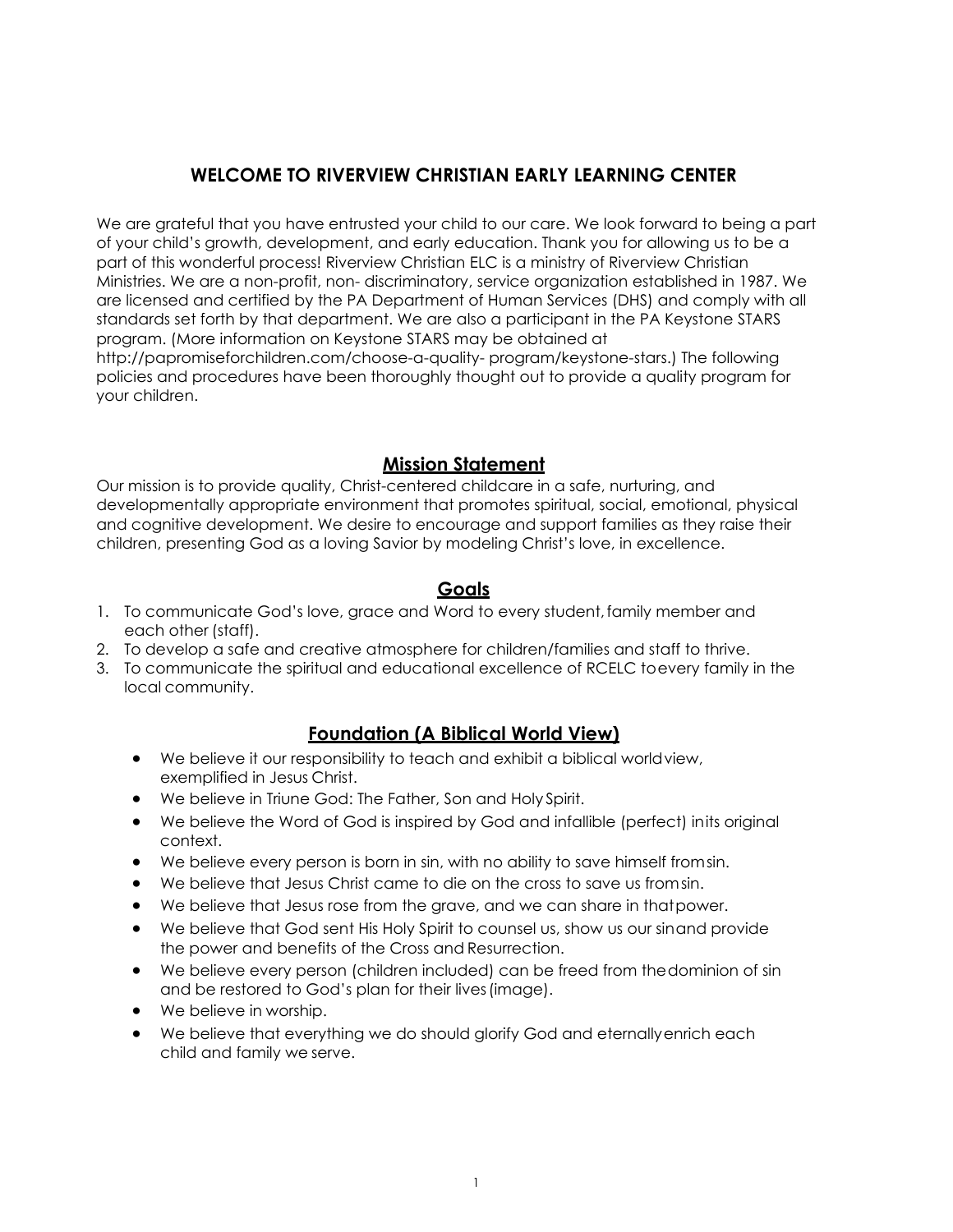| <b>Room</b>                                       | <b>Ages</b>                     | <b>Staff: Child Ratio</b> | <b>Class Size</b> |
|---------------------------------------------------|---------------------------------|---------------------------|-------------------|
| <b>Infant Rooms</b>                               | <b>6 Weeks -18 Months</b>       | 1:4                       | 8                 |
| <b>Pre-Toddler</b><br><b>Rooms</b>                | 12-24 Months<br>must be walking | 1:5                       | 15                |
| <b>Toddler</b><br><b>Rooms</b>                    | <b>24-36 Months</b>             | 1:6                       | 18                |
| <b>Pre-School</b><br><b>Rooms</b>                 | $3 - 4$ years                   | 1:10                      | 20                |
| Pre-K<br>Rooms <sup>1</sup>                       | 4 by Aug. 31                    | 1:10                      | 20                |
| <b>School Age</b><br><b>Rooms</b>                 | $K - \delta^{th}$ grade         | 1:12                      | 36                |
| <b>Pre-K Counts</b><br><b>Wrap Around</b><br>Care | 3-5 years                       | 1:10                      | 20                |

(Due to enrollment numbers, the age cut off may be subject to change.) **1Must be completely potty trained as well!**

## **Hours of Operation 6:30 a.m. – 5:30 p.m., Monday through Friday (Hours of operation subject to change)**

Children must arrive no later than 9:30 a.m. for care, unless prior arrangements have been made with the office and your child's teacher. Your child is to be picked up by **5:25 p.m. so everyone is out of the building by 5:30 p.m.** A fee will be assessed for pick-ups starting at 5:30p.m. **Families who are frequently late pick-ups (3 late pickups within a 6 month span) will be asked to commit to a more reliable designated pick up person or may be requested to seek an alternate program which meets their family's scheduling needs as our staff also have families and engagements outside of their scheduled shifts.** Please notify the office if you must pick-up late due to an unexpected circumstance. **(Should you need to reach someone in the event of an emergency, past office hours, please use extension 213 to reach someone in the Infant 1 Room.)** Due to lower attendance in the early morning and late evening hours, certain age groups are combined at these times. Please see your child's classroom teacher for current room hours.

**All families must complete (truthfully and in entirety) Drop-Off Notes and Health Screening questions through the Tadpoles App each day, prior to child's arrival in the classroom**. The information should consist of pick-up person and time of expected departure, information pertaining to medications, and social/emotional responses to sleep and morning routines. Late arrivals, early departures, and or absences should also be documented through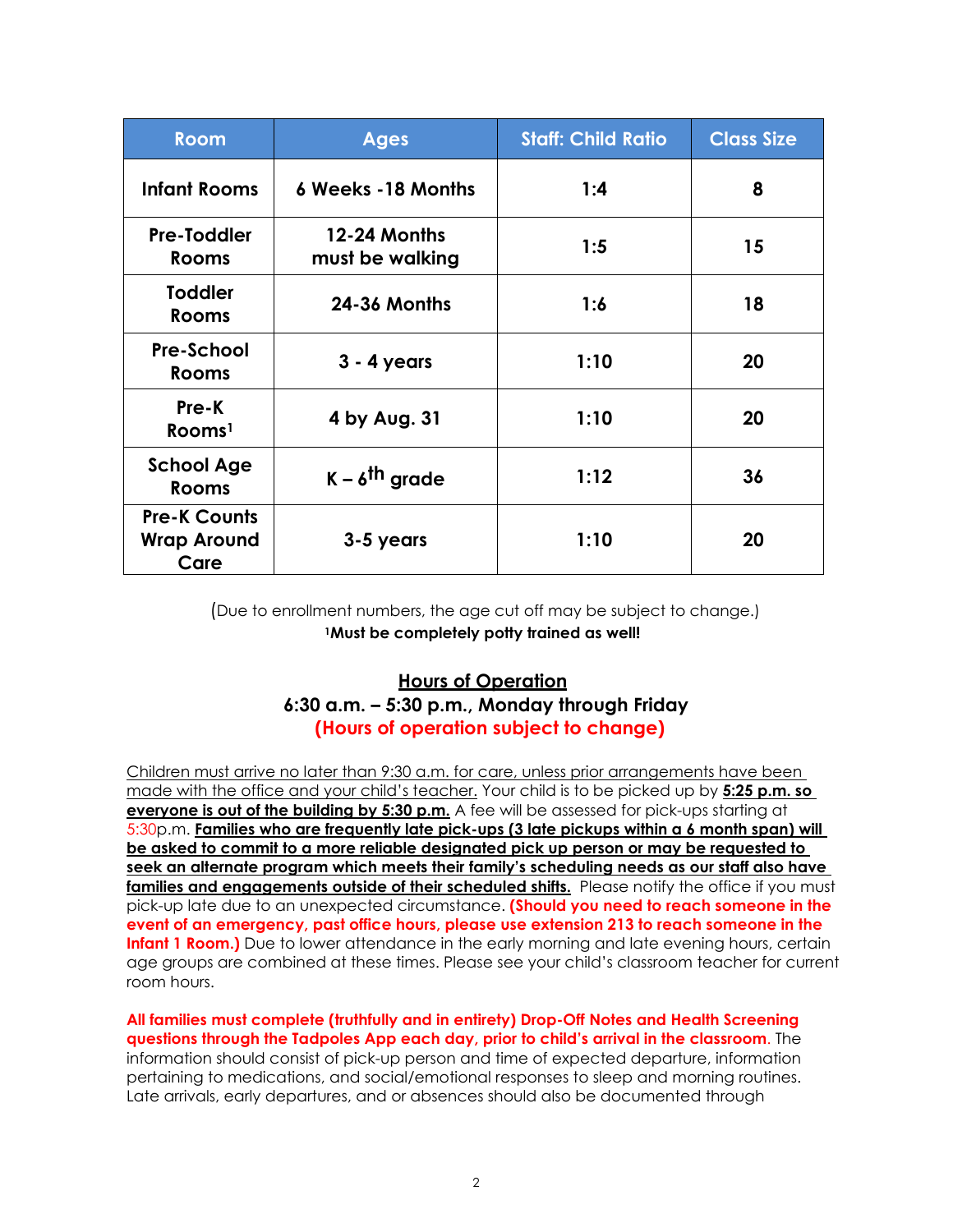Tadpoles. Not completing this information may result in refusal of care for the day or a phone call to attain the mandatory information.

If your drop off times will be inconsistent, please notify the classroom or the ELC office at least 1 day in advance where possible. We understand that circumstances may arise where drop off times may differ from day to day but giving us advance notice allows the teachers to plan their day better, based on the number of children they will have. We also must follow DHS ratio mandates, and a student's fluctuating schedule may conflict with classroom staffing. It is essential to maintain the pick-up times specified on your student's Tuition Agreement Form.

#### **Children with Special Needs**

<span id="page-4-0"></span>Children with special needs will be accepted at Riverview Christian Early Learning Center, provided we have acceptable accommodations. We are not staffed to provide one-onone care. We require that the child's parents provide us with necessary information about his/her needs, physician, and specialists. The parent should complete an IEP/IFSP sign-off sheet stating that we have been given a copy of the report. IEP/IFSPs must be provided to the ELC office prior to the child's first day.

Prior to their first day, a meeting or phone conversation between the child's family and teacher may prove to be beneficial, to best meet the needs of the child's first days of transition. The RCELC staff will work with the parents and specialists to facilitate the adjustment for the needs of the child.

Children whose teachers and/or families are concerned with possible developmental delays, through usage of assessments, may be referred for supplemental supports and given additional resources (which are always available from our office). It is the family's responsibility and liability to follow through on obtaining these additional services.

RCELC does not employ a full-time nurse onsite for extensive medical needs (i.e. feeding tubes, I.V. necessities, diapering after Pre-School age, etc.).

Children who cannot maintain active large group care for an extended amount of time will be sent home early. We do not provide 1:1 care for children. Refunds on tuition will not be issued. Referrals will be provided as alternate options in the event we are unable to meet the child's needs without reasonable accommodation.

We will not be obligated to maintain enrollment for children whose families' do not wish to work with our program in supporting the health, safety, and developmental progress of all children within the program. This may be in the form of providing documentation within a specified amount of time, attainment or provision of supportive services specific to the needs of their child, missed appointments, etc. (Behaviors which jeopardize the health and safety of our students and staff; including but not limited to elopement and aggressive behaviors; and/or significantly hampers the development of our student body will not be permitted and may necessitate an early pick up or other alternate plan of action.)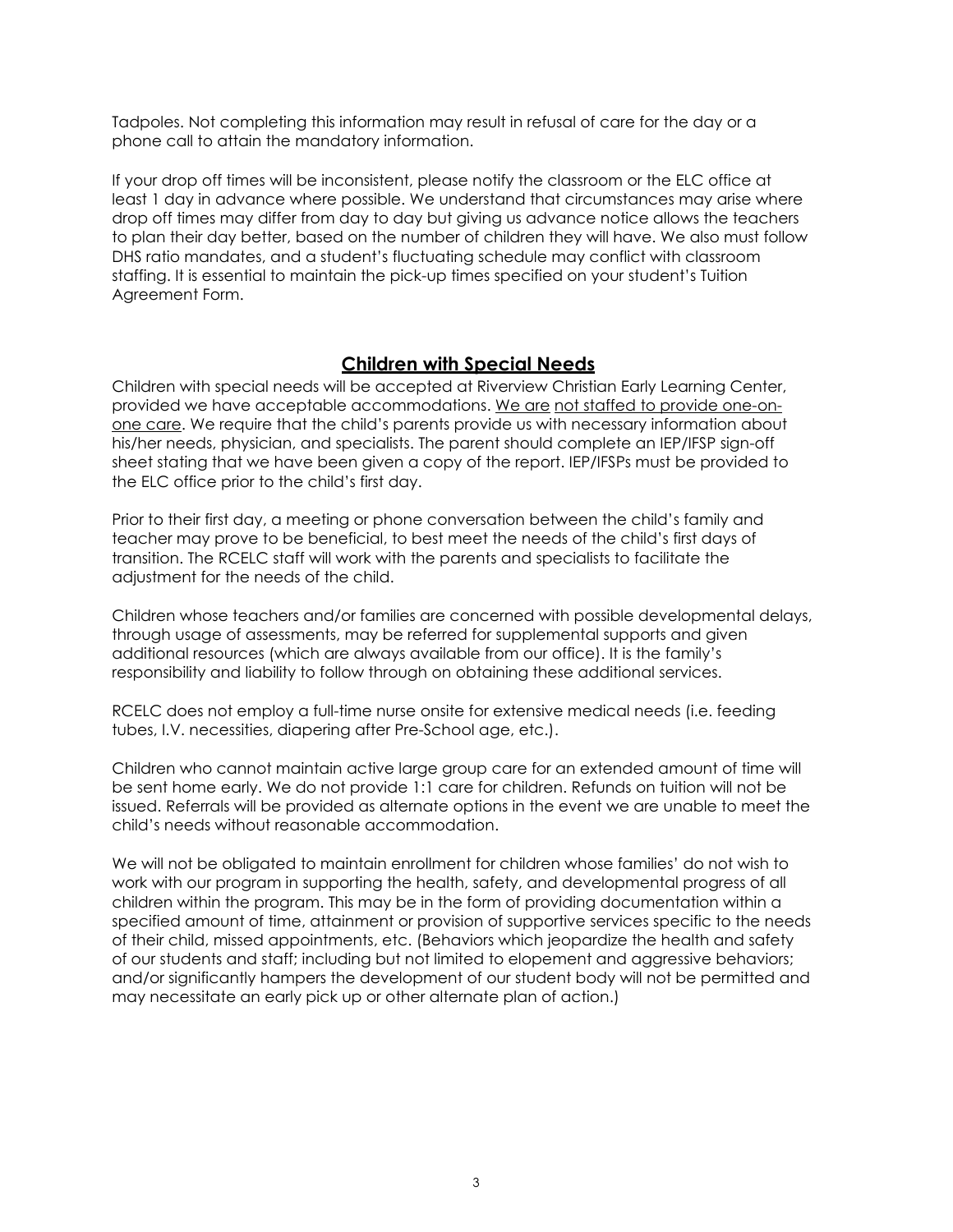## **Enrollment Policy and Procedures**

<span id="page-5-0"></span>Children are granted enrollment on a non-discriminatory basis without regard to sex, race, color, religion, creed, political belief or national origin. Enrollment is open to all children, provided the center can meet the needs of the child.

A child should be enrolled no less than 1 full business day prior to his or her first day of attendance. As part of the initial enrollment process, the following forms **must** be completed and submitted to the office prior to the first day of attendance (unless otherwise noted below):

- 1. Registration Form
- 2. Emergency Contact Form (updated every 6 months or less)
- 3. Agreement Form (updated every 6 months or less)
- 4. Permission to Photograph Form
- 5. Toileting Assistance Form (all children under age 5)
- 6. Child Health Assessment Form (this is required no later than 30days after enrollment date. Additional updates will be requested from the ELC office)
- 7. Sunscreen Permission Form (May-September)
- 8. Custody Orders/Court Documents, including PFA's (if applicable)
- 9. IEP/ISP permission form & IEP/ISP hard copy (if applicable)
- 10. ELN (Early Learning Network) Child & Family Information Form (Infant through Pre-K students only)
- 11. Registration for the Tadpoles App/Communications (Infant through School-Age families) and Class DoJo (for School-Age/Camp for behavior/reward systems and class specific information)

#### **As part of the initial enrollment process, the following payments must be submitted to the office prior to the first day of attendance:**

- 1. Non-refundable Registration Fee
- 2. One Week Tuition on Deposit (the deposit is held until the child is completely withdrawn from RCELC - it will not be considered payment for the first or any other week of attendance but will be refunded after withdrawal paperwork is completed)
- 3. Subsidy caseworker confirmation prior to enrollment (If applicable subsidized families with a co-pay of less than \$50.00 will be required to make an initial deposit of \$50.00)

#### **The annual/ongoing enrollment process requires the following forms and payments be submitted to the office prior to their required due date, set forth by ELC Administration:**

- 1. Completed Registration Form accompanied by the annual non- refundable registration fee/s. (including subsidized families)
- 2. Completed Emergency Contact Form (updated every 6 mos. or less)
- 3. Agreement Form (updated every 6 months or less)
- 4. Permission to Photograph Form
- 5. Toileting Assistance Form (All Children Under Age 5)
- 6. Custody Orders/Court Documents (if applicable)
- 7. IEP/ISP permission form & IEP/ISP hard copy (if applicable)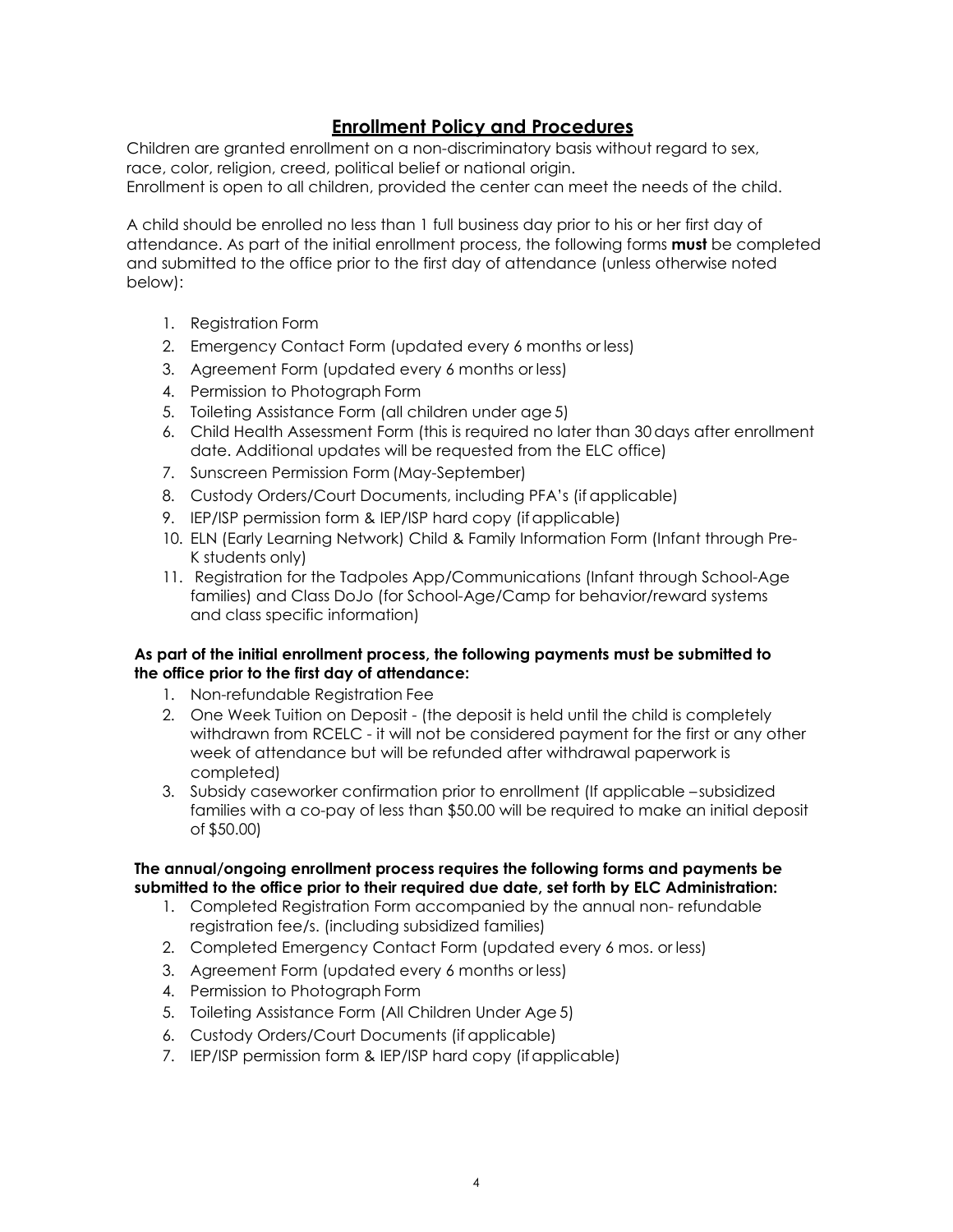## **Pre-K Counts Enrollments & Pre-K Counts Wrap Around Care**

PreK Counts is a free program for children ages 3-5 years, which runs on a 180-day schedule that aligns with Muhlenberg School District's school calendar for days in session. Should Muhlenberg School District have a scheduled day off, so will RCELC's Pre-K Counts program. Should Muhlenberg have a scheduled ½ day, PreK Counts will operate on their normal schedule of M-F 8:00 a.m. - 1:30 p.m. Wrap Around Care is available on a limited basis which also requires financial obligations. **If RCELC is closed for holidays, inclement weather, etc.- PreK Counts is also closed.** 

Families must apply for PreK Counts by completing an application and providing necessary documentation to determine eligibility. Documentation includes proof of age, medical records, 2 proofs of residency, and proof of income. Specific/permissible documents are listed on the PreK Counts application cover sheet. Families who qualify for PreK Counts will be considered qualified for consecutive years; however, a new application and an updated physical will still be required for enrollment into the program. Applications are handled on a first come, first serve basis regardless of previous enrollment.

Breakfast, lunch, and snack are provided for children within the PreK Counts program. Families are still responsible for additional student needs, especially for those enrolled in Wrap Around Care.

## **Summer Camp Enrollments**

**Summer Camp enrollments will begin in the March prior, for children who have completed kindergarten through 6th grade. Enrollment in the school-age before and after care program does not guarantee Summer Camp enrollment. Summer Camp enrollments are received on a first come, first serve basis, and spacing is limited. Additional camp forms containing permission forms and schedules will be sent home in May. These mandatory forms must be completed, signed, and returned at least one week prior to the child's first day of camp for proper processing**.

Cold, nut free lunches are required daily for Summer Camp attendees due to higher enrollments, off site field trips, pavilion lunches, etc. (Sole exception includes a preheated thermos meal.) Food requiring microwave or other stove preparation is not permitted for camp attendees. We are not staffed to take children to field trip kiosks to order hot food or provide special cooking accommodations based on preference and not specific food allergies which require action plans by a medical care provider. Please do not send money for gift shops as we are not staffed to accommodate children's shopping experiences and check out processes.

Shoplifting or attempted shoplifting will not be tolerated and will result in disciplinary action which may include but not be limited to: exclusion from future trips, forced withdrawal from the camp program, and forfeiture of any deposits. Tuition will not be prorated for those who are prohibited from attending on field trip days for any disciplinary reasons.

Families must arrive promptly, prior to bus departure, on field trip days. Should a camper arrive after bus departure and the tardiness was not previously scheduled (i.e., doctor appointments, etc.) attendance for the field trip will not be permitted. We can no longer accommodate unscheduled late drop offs at field trip sites, including pool days. Children must be checked into the program and assigned to a staff member prior to boarding the bus from the facility.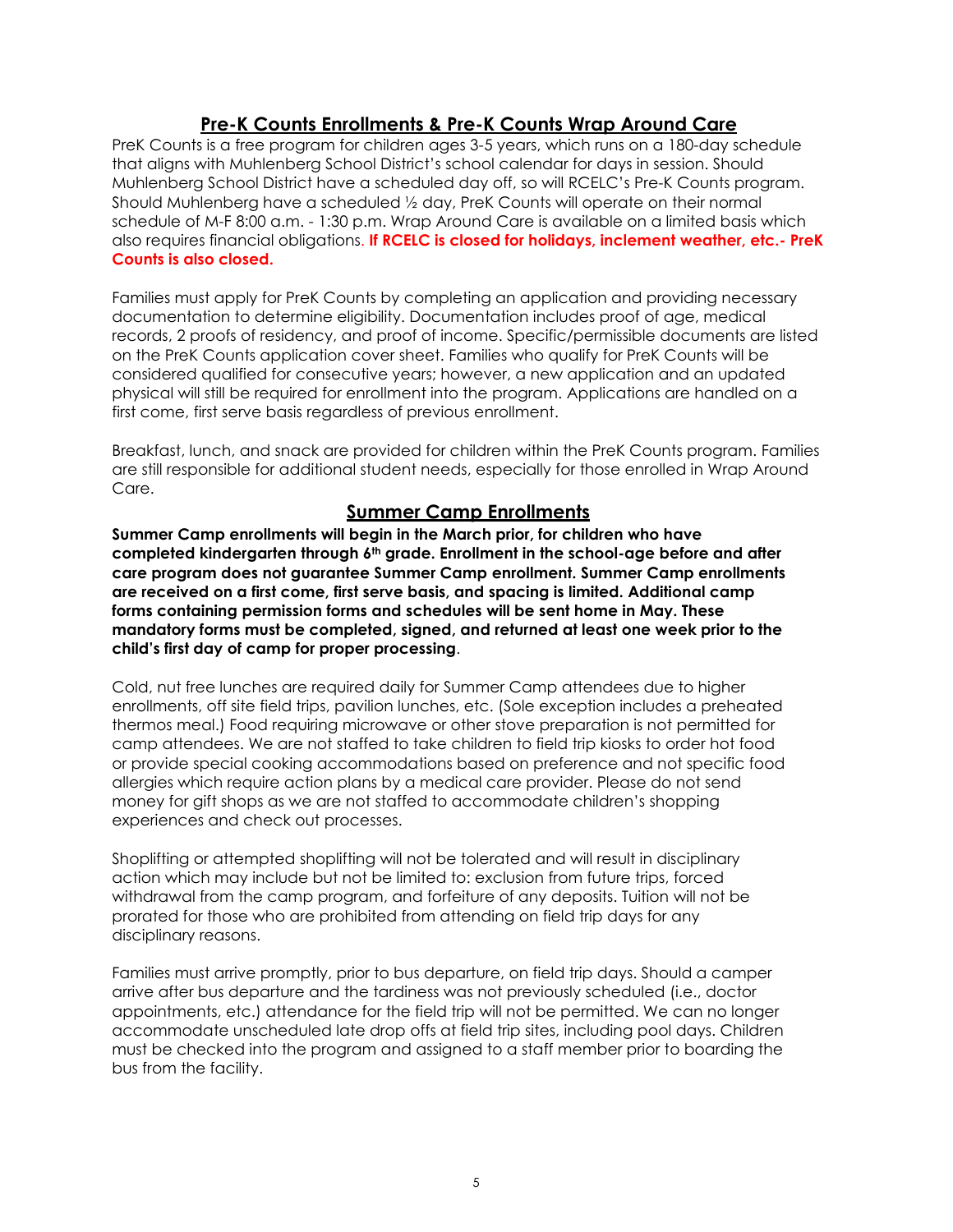## **Family Handbook**

<span id="page-7-0"></span>All families will be able to access the Family Handbook on our website. Those parents without computer access may ask for a hard copy. There are also hard copies located in the office and within each classroom for on-site reference. It is the responsibility of all families to become familiar and adhere to all polices contained within, and to stay informed on changes made, as necessary.

#### **Part-Time/Full-Time Enrollment Policy**

<span id="page-7-1"></span>Part-time is defined as 27 hours or less for the week (this includes every age group EXCEPT Infants, School-Age virtual care and Summer Camp).

Parents enrolling their children part time must choose specific days and times; this schedule should remain the same each week. The two options RCELC offers are that your child to attend 3 full days per week or 5 half days per week (morning through early afternoon, children's regular arrival time should be no later than 10:30am to participate in routines, special activities, and assessments).

If you desire that your child deviates from his or her routine schedule, a *Change of Schedule Request* form must be completed and submitted to the office **no less than two weeks** from the date the change is to occur. These forms may be obtained from the ELC office or from our website's enrollment page.

We will do our best to accommodate schedule changes; however, we cannot guarantee that we will be able to provide care in the case of a schedule change request.

Families should adhere to the days and times communicated on the Agreement Form. If a scheduled closing / holiday occurs on a day your child is scheduled to attend, we can no longer accommodate last minute changes. Part-time Families must submit any necessary holiday alterations at least 2 weeks prior to the holiday. Tuition rates have been calculated with consideration to holiday closings, emergency closings, and absences due to illnesses which includes those generated for part-time students. (Children/families under mandatory quarantines will not be charged tuition for the duration of the quarantine, if proper documentation is provided.)

**When enrollment status (full-time or part-time) has been chosen and the Agreement Form signed, approval from the Director of Scheduling must be obtained in order to change this status. Switching time brackets for arrival and departures, from full-time to part-time, or parttime to full-time will require a new Agreement Form to be completed and signed.** 

## <span id="page-7-2"></span>**Payment Policy**

**Tuition is due each week on Monday by 9:00 a.m., regardless of your child's attendance.**

**Riverview Christian Early Learning Center is a non-profit service organization. Therefore, your commitment to your financial agreement is vital to our daily operations. In order to maintain a stable and consistent program, we must offer our staff the security of knowing that their employment here is secure and stable. Your tuition is the only financial resource we have to compensate our staff. Paying tuition only when you child is in attendance would not allow us to provide our staff with a financial guarantee.**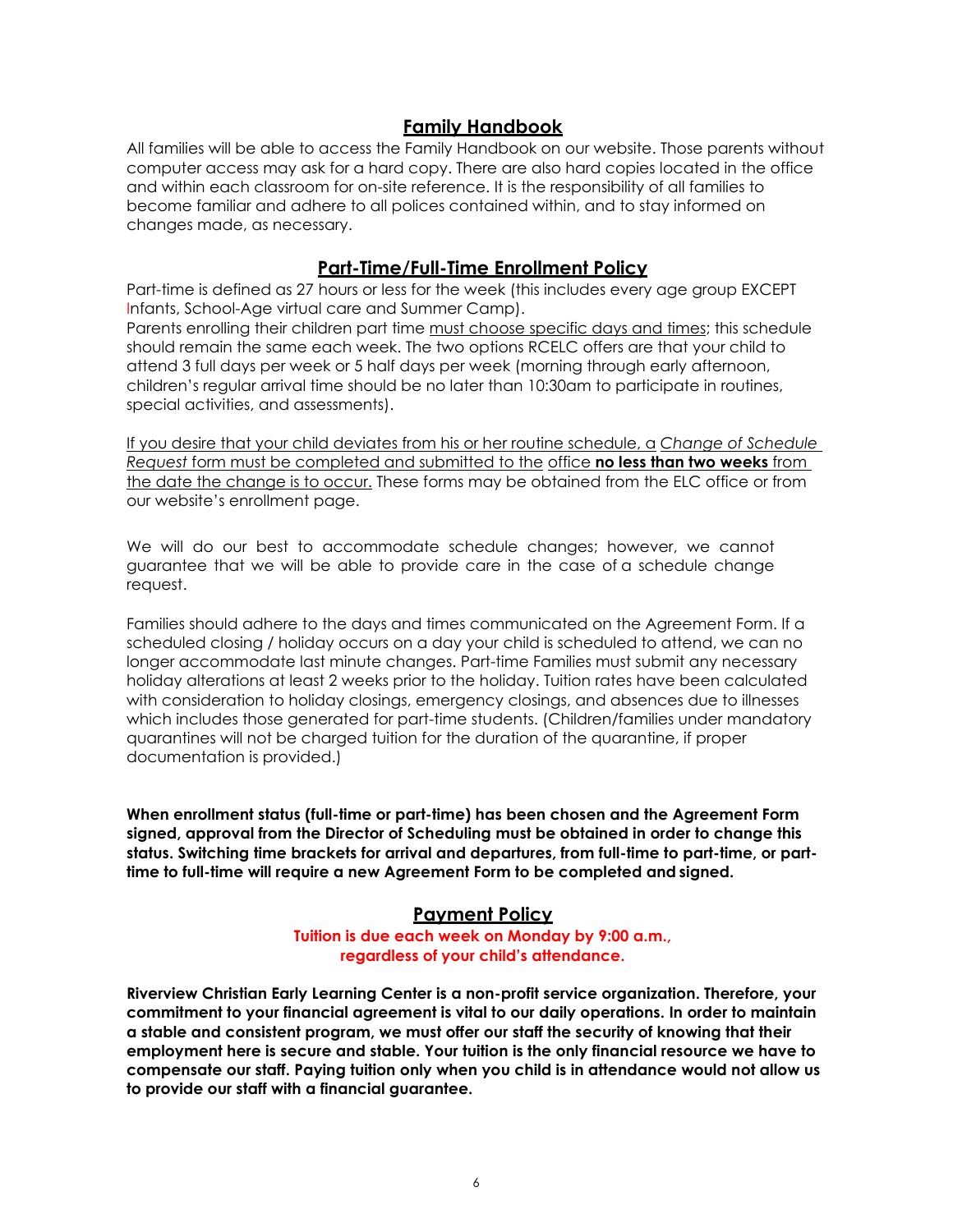Weekly rates have been calculated with consideration given to holidays, in-service days, and emergency closings. The only exception is the week between Christmas and New Year's Day, which we are closed with no charge. (Exact days will be communicated each year and will vary depending on when the holidays fall.)

Billing is completed every Friday for the following week of care. Printed invoices (bills) **will not**  be automatically given for every account. If a printed invoice is needed, please provide 24 hours' written notice in email or writing to the Financial Director.

Families with more than one child will be eligible for a discount on their tuition. A 10% (for PT students) / 20% (for FT students) discount will be applied for a second child and the discount will be applied to the youngest child's tuition rate. A 15% (for PT students) / 30% (for FT students) discount for a third child, etc., will be applied to the youngest child's tuition rate. (Multiple child discounts do not apply to School-Age students, except for full-time summer camp students). Discounts may not apply to families receiving subsidized funding.

Parents of children in the school-age program will be required to pay the minimum weekly fee each week, **regardless of child's attendance**, **holidays, and school vacation days**. School-Age parents will be invoiced the flat fee for the week. Any additional hours accumulated due to Muhlenberg School District closures/holidays will be billed the following week, on a flat rate basis of an additional \$20.00 for full day care (up to 10 hours).

If parents of a school-age child desire to utilize RCELC for only snow days, early dismissals, and school vacation days, the child must be enrolled in the school-aged program and will be billed the rate for the cycles in attendance. Advance notice of 2 weeks prior to the intended attendance is required for staff to child ratio requirements. Extended care hours may be available based upon the attendance needs of Muhlenberg School District students.

Invoices (bills) and occasional account statements or notices will be sent via email to the address on file with the ELC office or placed in your child's mailbox, located in your child's classroom.

Timely tuition payments are required and necessary. Payment is due each week on Monday for *that* week of care/education. **Late fees will be assessed if payment is not made by 9:00 a.m. Monday**. In the event of an absence or holiday on a Monday, accounts should be prepaid to avoid late fees.

Families who utilize the myprocare.com self-payment option should make their payment no later than 4:00 p.m. Sunday to allow time for processing. (See Payment Procedures for more information.)

If a family falls two weeks behind in their tuition the family will be asked not to attend RCELC until arrangements are made. Your spot will not be held and may be taken. If a family is facing a financial hardship, they need to speak to the Financial Director (ext. 205). Repeated late payments will result in your family being required to set up automatic payments via checking or credit card accounts. If a payment plan is needed, auto payments will also be required.

Subsidy is accepted and RCELC does not charge any overage or difference in balance from assigned co-pays. The exceptions are if children are picked up after 6:00pm, are here more than the contracted hours (in this case, the families will be billed the appropriate fees or the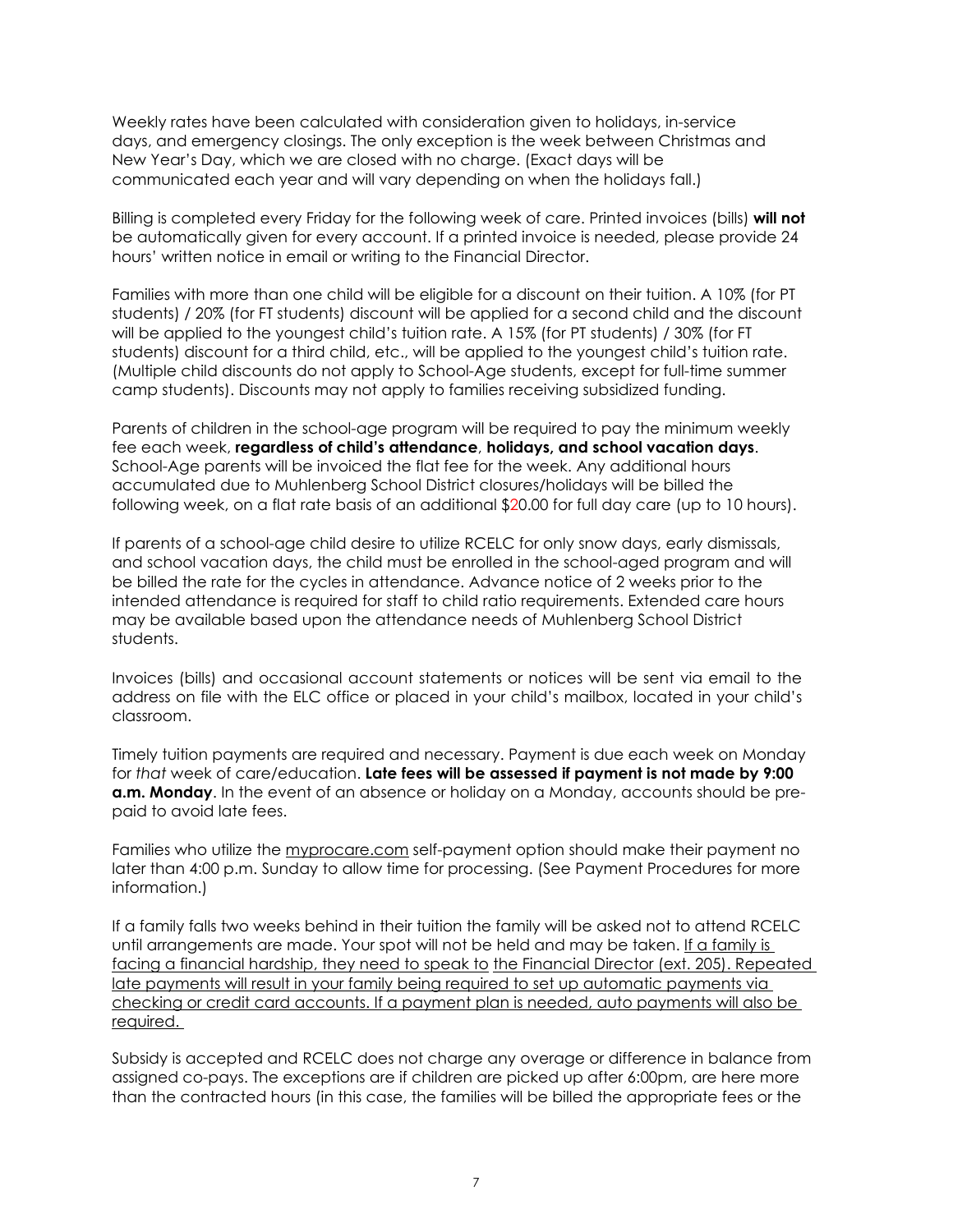normal hourly rate), or upon initial enrollment if a co-pay is less than \$50 (a minimum \$50 deposit is required) and annual registration fees.

Our contract with ELRC mandates us to report both non-payments of subsidy co-payments and attendance fluctuations to the ELRC office. Should your child incur absences, please notify both RCELC and your subsidy caseworker.

Additional fees will apply to all families for the following reasons:

- 1. Picking up a child after the close of the center
- 2. Paying after 9:00 a.m. on Monday morning for the current week of care
- 3. Non-Sufficient Fund Charge (checks returned, or electric payment returns)
- 4. Care provided beyond the original contracted hours

Please see the current Tuition Rate Form for specific fees.

#### **Payment Procedures**

<span id="page-9-0"></span>Parents who choose to make electronic payments and have total access to their invoicing and accounts will go to myprocare.com, our preferred method of billing/payments which enables families to pay via a debit or credit card online. Families wishing to utilize a EFT Debit or EFT Credit account must obtain specific forms- please contact the ELC office.

RCELC also accepts checks and money orders. If paying via these methods, please ensure that your child's name is written on the memo line so that we can efficiently apply payments to the appropriate account. Checks and money orders can be placed in the drop box located in the ELC office at any time. Please sign the clipboard on the counter, just above the drop box, to verify you have made a payment to the account.

<span id="page-9-1"></span>Families may opt to pre-pay for multiple weeks of care based upon their payroll needs. If you would like more information on this option, please contact our Financial Director for details.

## **Attendance and Absence Policy**

To ensure quality in our early educational programs and to decrease interruptions during classroom routines, children must arrive no later than 9:30 a.m. for morning care and no later than 10:30 a.m. for daily care. This is to ensure that your child is receiving consistency to routines and proper developmental instruction within our learning program. This also reduces/eliminates disruptions to the classroom routines and program dynamics. It is imperative that you communicate fluctuations in schedules with your classroom or the ELC office. (Including both early and late arrivals due to appointments, personal routines, schedule changes, etc.)5

#### **Families must communicate late arrivals or absences through Tadpoles or ClassDojo by 9:30a.m. if their child will be late or absent for the day.**

Our classroom teachers are required to keep an illness and injury log. They will need to include your child's symptoms in this log. (Please be sure to enter child's symptoms into the Tadpoles/DoJo system for any absences (i.e., fever, cough, rash, etc.) to assist in staff keeping accurate records and documentation.) Also, our staffing is based directly on attendance and the staff to child ratios mandated by the DHS; therefore, a lack of proper communication may result in being denied care due to scheduling ratios and morning schedule adjustments.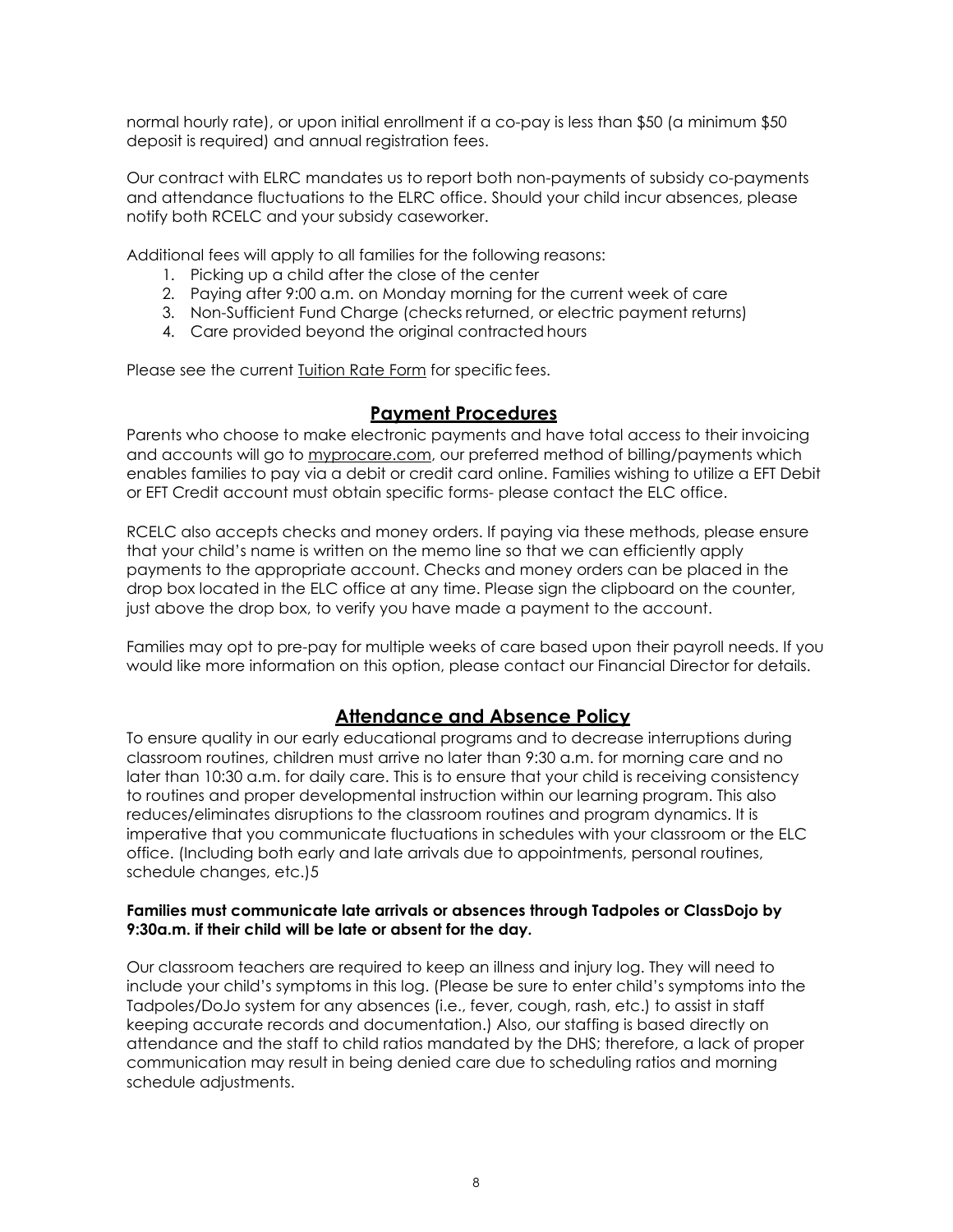School-Age families are to notify the School-Age staff of children who will not be on the morning and/or afternoon bus, either via the Tadpoles or DoJo apps. This prevents confusion during bus transition times and emergency phone calls being made in attempts to locate the child.

## **Absence Due to Illness**

If a child is absent one or more **full weeks** and is under a doctor's care, an 80% tuition discount will be given for the week(s) not attended if a doctor's note is provided covering the entire absence. A "**full week**" is defined as Monday through Friday of a particular week or 5 consecutive school days, even if a weekend occurs in that period. Parents/guardians must communicate lengthy absences with the ELC to prevent a forced withdrawal from occurring. Families must communicate with ELC office staff or document information pertaining to illnesses and symptoms into Tadpoles. In addition, families receiving subsidy funding should also communicate absences directly to their caseworker.

Families under mandatory quarantine due to Covid will be credited for the duration of their quarantine dates, when the ELC is provided with medical documentation of the quarantine and medical release.

## **Tuition Free (Vacation) Week**

<span id="page-10-0"></span>Every family actively enrolled in RCELC's **Full-Time** care programs for one full year, will be eligible for one FREE WEEK. "Actively enrolled" is defined as uninterrupted attendance for one full year. "One full year" is calculated as 365 days from the child's first day of attendance.

FREE WEEKS are not applicable to children in the school age program or subsidy families. Children enrolled in the School-Age summer program will only pay for the weeks in attendance.

In order to utilize a FREE WEEK, parents must obtain the *Vacation Week Form* from the office or from our website. Your child should not attend RCELC during any portion of that week. This form must be completed and submitted to the Financial Director **two weeks prior to utilizing the FREE (VACATION) WEEK**. If this form is not completed and submitted to the Financial Director, it will be deemed that proper notice was not given, and full payment will be required. Families receiving subsidy are responsible to communicate vacations and extended absences to their caseworker.

## **Leave of Absence**

<span id="page-10-1"></span>A LEAVE OF ABSENCE is 3 or more consecutive weeks, up to a maximum of 3 months, in which the child is not in attendance (for reasons such as maternity leave). A *Leave of Absence Form* must be obtained from the office, completed with your anticipated date of return, and submitted no less than **two weeks prior** to your planned leave time to qualify. Taking a LEAVE OF ABSENCE forfeits use of the FREE WEEK. Families receiving subsidized funding do not qualify for Leave of Absences without prior authorization from their caseworkers.

Families who exceed the 3-month maximum will be considered withdrawn from the program, and any tuition deposits will be considered forfeited. Should the family wish to return to care, they will be required to complete the enrollment process again, as well as being placed at the bottom of any waitlists which may be in place.

Families who withdrawal their child/ren during a Leave of Absence will forfeit any deposits made at initial enrollment and must still submit a completed Withdrawal form to the ELC office.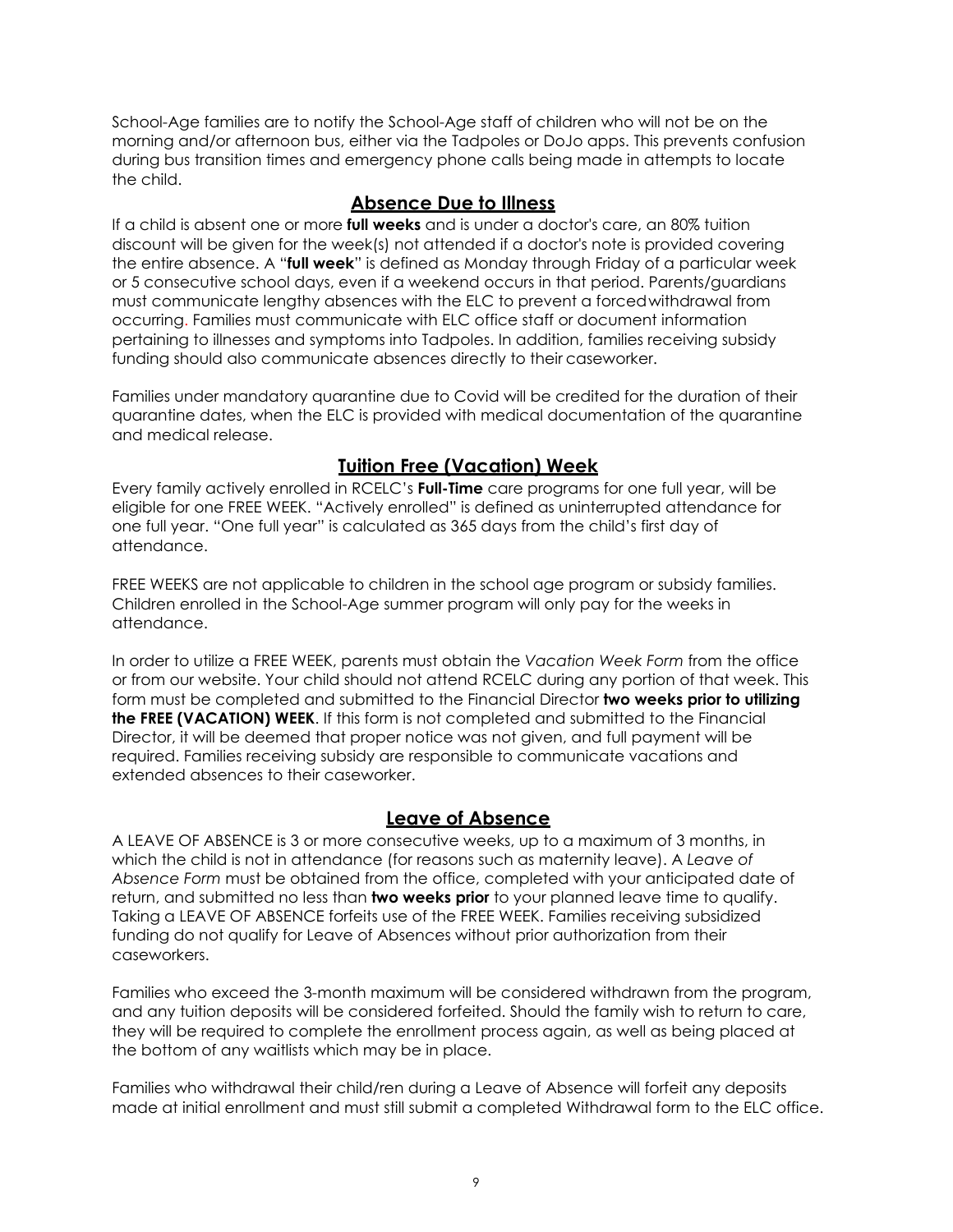## **Withdrawal Policy**

<span id="page-11-0"></span>If withdrawal from RCELC is necessary, a *Student Withdrawal Form* must be obtained from the office or from our website, completed, and returned to the ELC office at least two-weeks before your last day in attendance. **This advanced submission of withdrawal form is required for full refund of tuition on deposit. If less than two-week notice is given to the office, the tuition deposit will be forfeited**. The family will still be responsible to pay for all dates in which care was provided. Lack of submitting a withdrawal form/notifying the ELC office in writing of your child's last day of attendance; will result in an additional billing cycle being applied to your account. Families receiving subsidized funding must notify their caseworker of withdrawal from the program.

Families who do not communicate child absences, due to illness or other reasons, within a 2 week time, will be considered withdrawn at the end of business on Friday of the 2nd week. They will be responsible for any accruing tuition costs during this 2-week period, and forfeiture of any deposits to cover the costs of the accrued balance. Families who have been withdrawn due to non-communication will be required to reenroll their child/ren by navigating through the steps of initial enrollment (and payment of any outstanding balances, if applicable). Should there be a waiting list, they will be placed in queue of their time of reenrollment submission.

#### **Arrival and Departure Policy**

<span id="page-11-1"></span>**All children must be supervised at all times. This also applies when children are with their parents. Under no circumstances should children be permitted to wander the building and/or grounds unescorted. Please help us provide consistent guidelines. All traffic must adhere to proper direction in lots & use designated parking areas/spots, which do not interfere with traffic patterns. Please do not have loud music blaring out of vehicles as it is a disruption to classrooms and may scare little ears.** 

• **Parking Lot**

Parents and designated adults should park in one of the spaces in the front parking lot. If all the spaces are taken, you may park directly in front of the building. However, this is a fire zone, so parking is restricted to five minutes. Always turn your car off and never leave children unattended in your vehicle or in the parking lot. **Please be advised, the speed limit in our parking lot is 5 MPH. Always use extreme caution when backing out of your space and while driving in the lot. The parking lot is closed when the bus is dropping off or picking up children. You must abide by the PA school bus laws.**

• **Drop Off**

**All families should use the main entrance for dropping off and picking up children.**  Children must be escorted by their family in the parking lot and along the sidewalk leading to the ELC. Please ring the bell and someone from the office will open the door. Children should be taken directly to their classroom, by the family who is required to write the arrival time on the daily sign-in sheet.

Direct family/teacher contact must be made before you depart, in order for your child to become our responsibility until you return.

Drop-Off Notes MUST be completed in Tadpoles, each day, for every student. Please relay any important information to the teacher relating to the child's physical/emotional state, change in pick up procedures or any other pertinent information that may assist the teacher in the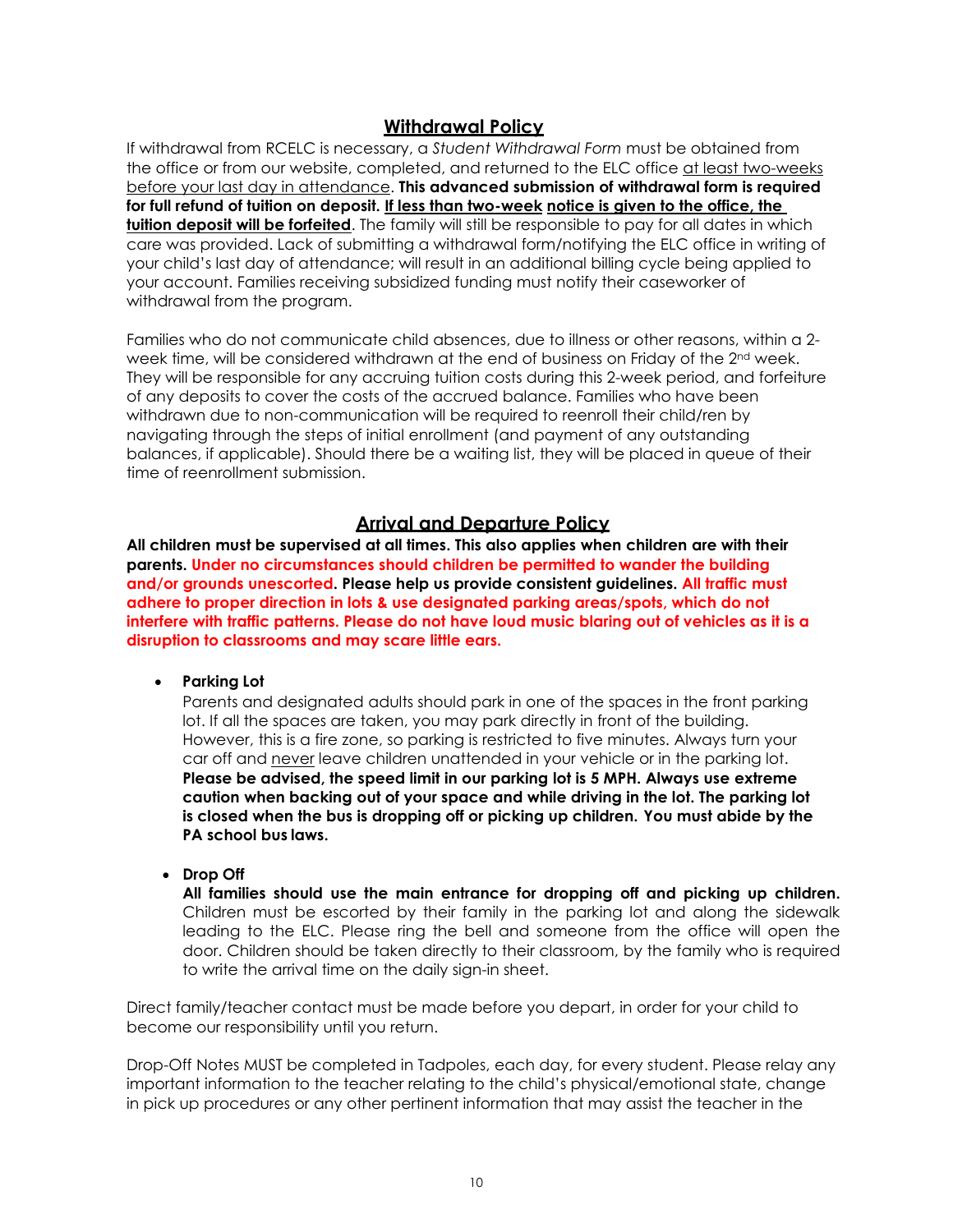daily care of your child. For confidentiality purposes, we only allow one family at a time in our Infant, Pre-Toddler, and Toddler classrooms. If you feel that you have waited for an extended amount of time, please knock on the classroom door to notify those inside, prior to your entering.

There is a marked increase in behavior problems during times of transition, that is, when parents are dropping off and picking up their children. The staff must be free to monitor behavior and ease children through these stressful periods. We understand that some exchange of information may be necessary; however, we ask that you keep your interactions with the staff to a minimum during these times. For more involved conversations, please set up an appointment, this includes visits with previous staff/classrooms.

#### • **Pick Up**

A child shall only be released to the child's parent/legal guardian, or to an individual designated in writing by the enrolling parent. A child shall be released to either parent unless a court order (on file at the facility) states otherwise. If someone other than yourself (or the regular pick-up individual) will not be picking up your child, please notify your child's teacher in advance. The following procedure is applicable to anyone picking up children.

You must have a photo ID ready to show the classroom teacher/assistant. Once the classroom staff get to know you, youmay not be required to show your ID. **Individuals may have their photo taken (or a photo of their ID) to upload into the Tadpoles system. This will eliminate the need to present your photo ID in the future.** (Children will NOT be released to individuals without proper identification.)

Ring the bell and office staff will open the door. Please come directly to the office so office personnel can write down your arrival time on the master attendance sheet, then proceed to your child's classroom. You will also need to write the time of departure and sign the daily attendance sheet. Again, Infant, Pre-Toddler and Toddler families should enter classrooms only one family at a time to respect others' confidential information. If you feel that you have waited and extended amount of time, please knock on the classroom door, to notify those inside, prior to your entering theclassroom.

In an emergency, a child may be released to an individual upon the oral designation of the parent, if the identity of the individual can be verified by a staff person.

If a child is released upon the oral designation of the parent, the following information shall be logged in the child's record.

- 1. Name of parent making request
- 2. Date and time of request
- 3. Name of individual to whom the child is to be released
- 4. Name of staff person taking the call and recording theinformation
- 5. Confirmation of identification provided by the pick-up person (i.e., Driver's License Number)
- 6. Name of the staff person releasing the child

For the safety and well-being of all our students and staff, information on a child's attendance and/or whereabouts (i.e., field trips) will not be disclosed over the phone. Verification of parental identity must be made prior to disclosure of this information.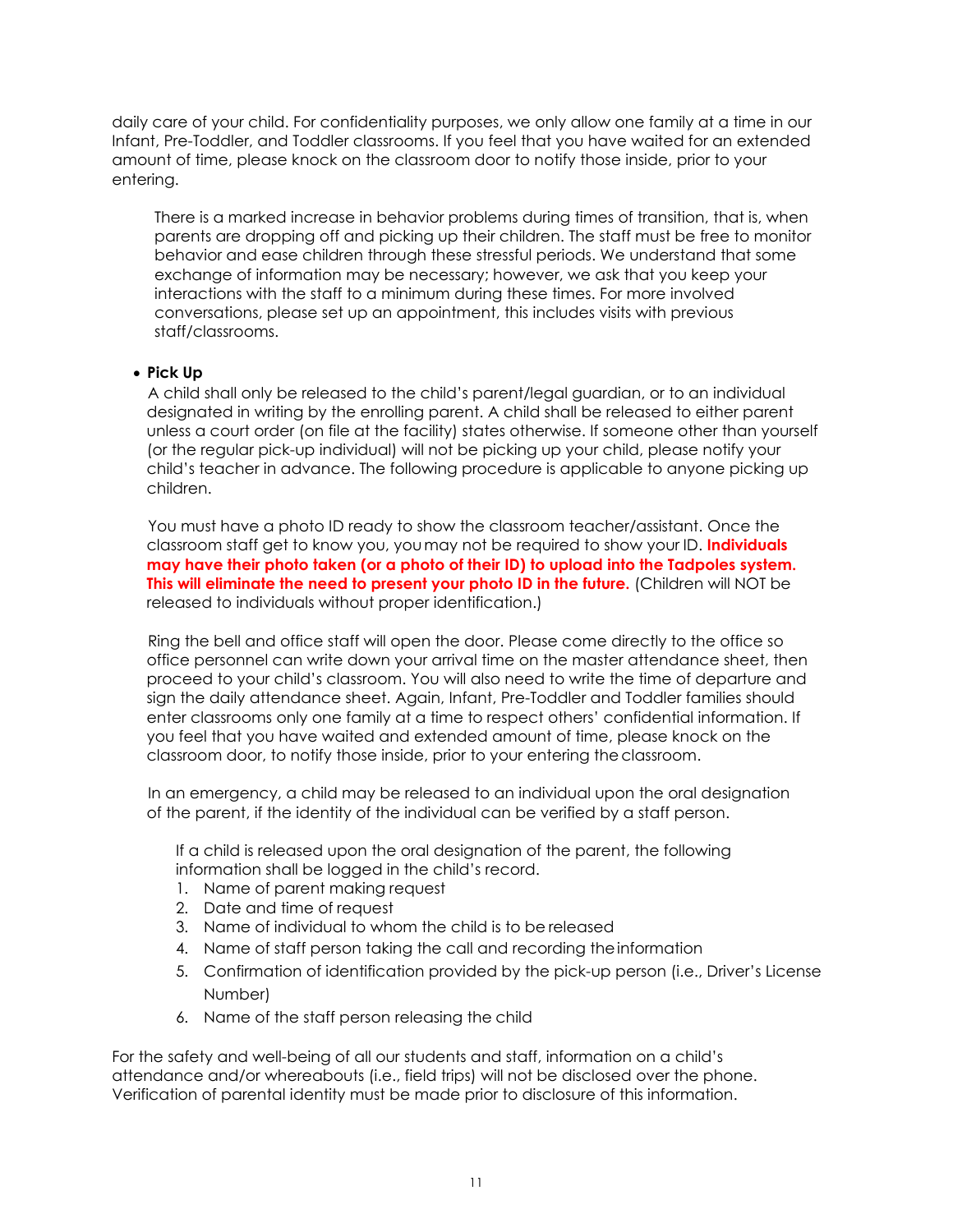**While we value and appreciate courteous behaviors, opening/holding doors for others poses a breach in security, including the safety of your own child. You may not be aware of custody, PFA's or other court proceedings which may be in effect.** 

#### <span id="page-13-0"></span>**Parent Conduct**

**We expect all adults entering the building to conduct themselves in the same mature and moral manner expected and exemplified by the staff (including, but not limited to, language and tone of voice/digital correspondence). We may not allow any individuals who have been convicted or are awaiting trial on charges involving a crime of child abuse, child neglect, physical violence or moral corruptness, to enter this facility. This is a** *PA Department of Human Services* **mandate. Parents/family members who display behaviors on ELC property such as: verbal, written/digital or physical intimidation, inappropriate language, implied threats, smoking/drinking/drug usage, will receive a verbal or written warning, which will be included in the child's file. The second offense will result in being banned from ELC property.**

**If someone attempts to pick up a child and is believed to be under the influence of alcohol or drugs, a verbal request will be made for alternate pick up to be made and/or authorities may be contacted.**

## **School-Age Procedures**

#### **School-Age pick-up/drop off procedures at RCELC include:**

- <span id="page-13-1"></span>• In class sign out and pick-up only. This prevents confusion for ELC staff when taking attendance of children getting on/off the bus.
- **Normal morning drop-off must be before 8:20 a.m. After 8:20 a.m. you, the parent, must sign your child in with staff at the bus stop.**
- Let the ELC teachers know when your child will not be getting off the bus in the afternoon, via Tadpoles or Dojo apps or by calling the ELC office. This prevents confusion and makes for asmoother afternoon transition for students and staff, and prevents unnecessary calls made to you.
- Additionally, families of children who may be scheduled for AM care, are not in AM attendance, but will be arriving on the PM bus must also notify the School-Age staff via Tadpoles or DoJo. This eliminates confusion during bus transitions and will allow us to efficiently notify families of children who may have missed the PM bus.

## **Dismissal Policy**

<span id="page-13-2"></span>We reserve the right to terminate care at any time by giving 5 days' notice to the parent/guardian and refunding any unused tuition that was paid in advance. Our agreement form does not constitute a contract but provides an **at will** agreement for childcare between the parent/guardian and RCELC. However, if extreme, uncontrollable behavior occurs which poses a safety concern; a parent may be called to pick up their child immediately.

#### **The following are reasons for dismissal:**

- 1. Delinquent tuition after two weeks.
- 2. Failure to update immunization or physicals in accordance with state regulations.
- 3. Prolonged absence without notification (greater than 1week).
- 4. Leave of Absences exceeding 3 months.
- 5. Disruptive behavior that is a detriment to the social or educational well- being of the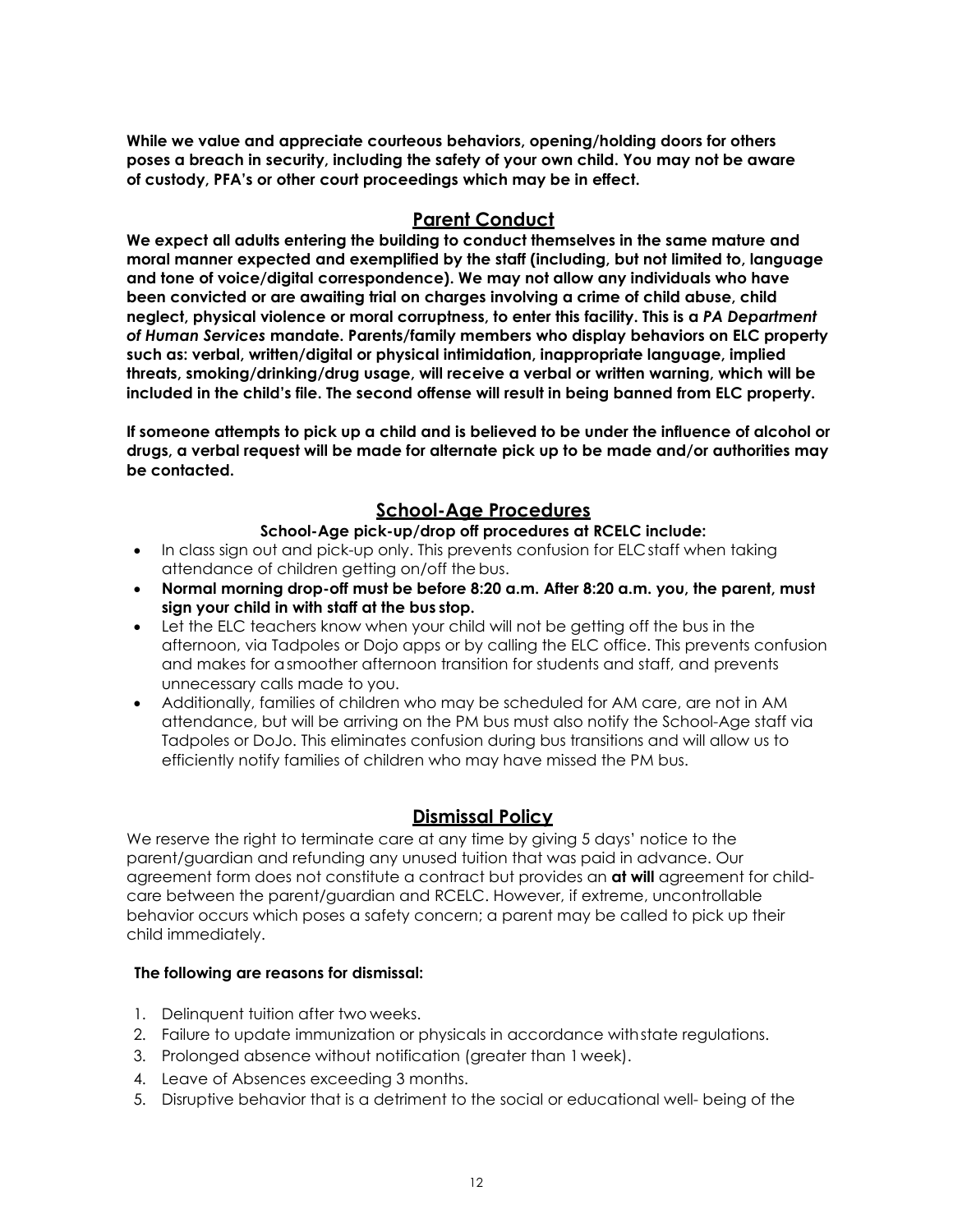children. (Adults and Children)

- 6. Physical danger to self or other children (including biting) (Adultsand Children)
- 7. Failure to abide by established policies (including frequent late non-emergency related pick-ups).
- 8. Incompatibility between the program of the center and the needsof the child. We are not staffed to provide one-on-one care of children.

A child who has been dismissed may be reinstated to RCELC if the reason for dismissal is corrected and an opening is available. A Records Transfer Fee may be incurred if families request for file copies to be made.

**Immediate dismissal may be necessary in the event of extreme cases which pose a threat to the health and safety of others, or deliberate destruction of ELC property and resources, and will be evaluated on a case-by-case basis**.

#### <span id="page-14-0"></span>**Discipline Policy**

Our staff will treat all children equally and will **never** use physically or verbally abusive behavior to correct a discipline problem.

At RCELC, we all share a common goal: to train up our children in the way they should go (Proverbs 22:6). We continuously rely on the Lord to show us what it means to "train up" a child so he/she will ultimately be obedient to God.

What do we know about God? We know that God loves children (Matthew 19:13). Our teachers not only love the children in their care, but also love to teach. Because we love your children, we consider safety one of our top goals. We know our God is a God of order. This is why each room follows a curriculum and a daily schedule. We feel it is important to teach the children to clean up classroom centers and help to keep the room neat.

We know our God is very creative. Just take a look around! Nature alone speaks of God's unique creativity. At RCELC we emphasize art, music, exploring nature, and the use of highquality resources to develop each child's creativity and imagination.

We know our God is a God of discipline. Without his loving discipline, we would be lost! Our children need his loving discipline too. He uses a child's parents first and foremost for this (often challenging) job. As teachers, we partner with parents and therefore also play a role in accomplishing this job. The main tools we use in our classrooms are re-direction and in some cases a time-out.

When is time-out used? Time-out is used in the classrooms of

children 3 years old and up, when a child's negative behavior continues despite warnings, loving guidance, moving a child to a different location in the classroom, and/or separating a child from others. We DO NOT use time- out for normal childish behaviors that are part of learning and growing.

Teachers use Bible stories, puppets, role-playing, and other creative methods to help children learn about behavior that is pleasing to God.

Time-out will also be used when a child is physically aggressive and therefore threatens the safety of others in the classroom, including himself/herself.

A child will sit in time-out one minute for each year of age. A notice of the time-out will be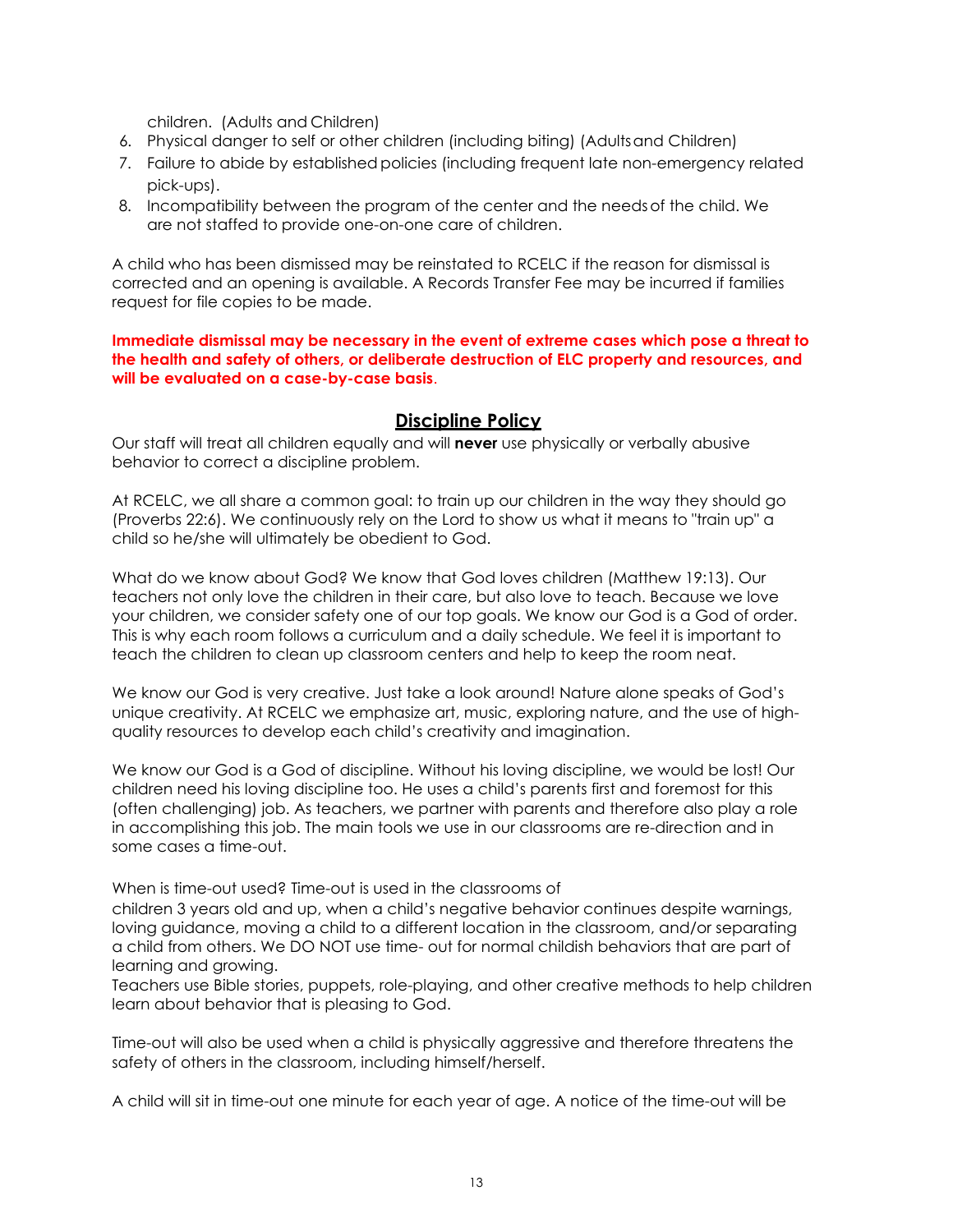sent home explaining the reason for the time-out.

All teachers will deal with each child individually and will inform the parents regarding behavior in the classroom. Extreme, challenging behaviors may necessitate an early pick up for the day, an action plan to be developed and implemented between the family and program, or a need for additional supportive services prior to returning into the program, as we are not staffed to provide one on one care for children. **Should a family be requested to seek supportive services and do not take the necessary steps/efforts in initiating the process, we may not be able to guarantee care after 2 weeks. Challenging behaviors which jeopardize the health and safety of self, peers, and/or staff will not be tolerated.** 

#### **Anti-Bullying Policy**

<span id="page-15-0"></span>Our school is committed to providing a safe and caring environment for all children. Bullying in all forms is prohibited. We have a NO TOLERANCE policy toward any deliberate physical, emotional, verbal or cyber bullying. Any child found bullying will be confronted, and parents will be notified. Appropriate action will be taken, which may necessitate family meetings, action plan development, early dismissal, or withdrawal of the student. Adherence to this policy will be handled on a case-by-case bias with consideration for the age and development of the child/ren in question, family partnership/ accountability, support placement, and monitoring of progress.

<span id="page-15-1"></span>We have the right to expel any student/family who continues to pose a deliberate threat to self, other students, and or staff.

## **Health Policy**

Every child enrolled at RCELC must always have a current and age-appropriate physical on record (the *Child Health Assessment* form). The Pennsylvania Department of Human Services requires that we follow the American Academy of Pediatrics' recommendation for up-to-date physical examinations. We will do our best to send home reminders a month before the physical is due, however this does not negate parents' responsibility to submit updated forms per the schedule below. Failure to submit and update records could result in dismissal.

## **Initial Health Reports Must Be Dated According to the Following Schedule:**

- **Infant (6 wks-12 mos.)**: no more than 3 mos. prior to first day of enrollment
- **Young Toddler (12-24 mos.)**: no more than 6 mos. prior to first day of enrollment
- **Older Toddler or Preschooler (2 years-entry to Kindergarten)**: no more than 1 year prior to first day of enrollment
- **School-Age**: Entry into Kindergarten and 6<sup>th</sup> Grade

## **After Initial Examinations, the Following Schedule Should Be Followed:**

| Older Toddlers & Preschool  Every 12 Months |  |
|---------------------------------------------|--|
|                                             |  |

#### **RCELC will make every effort to protect the health of each child. Parent cooperation is**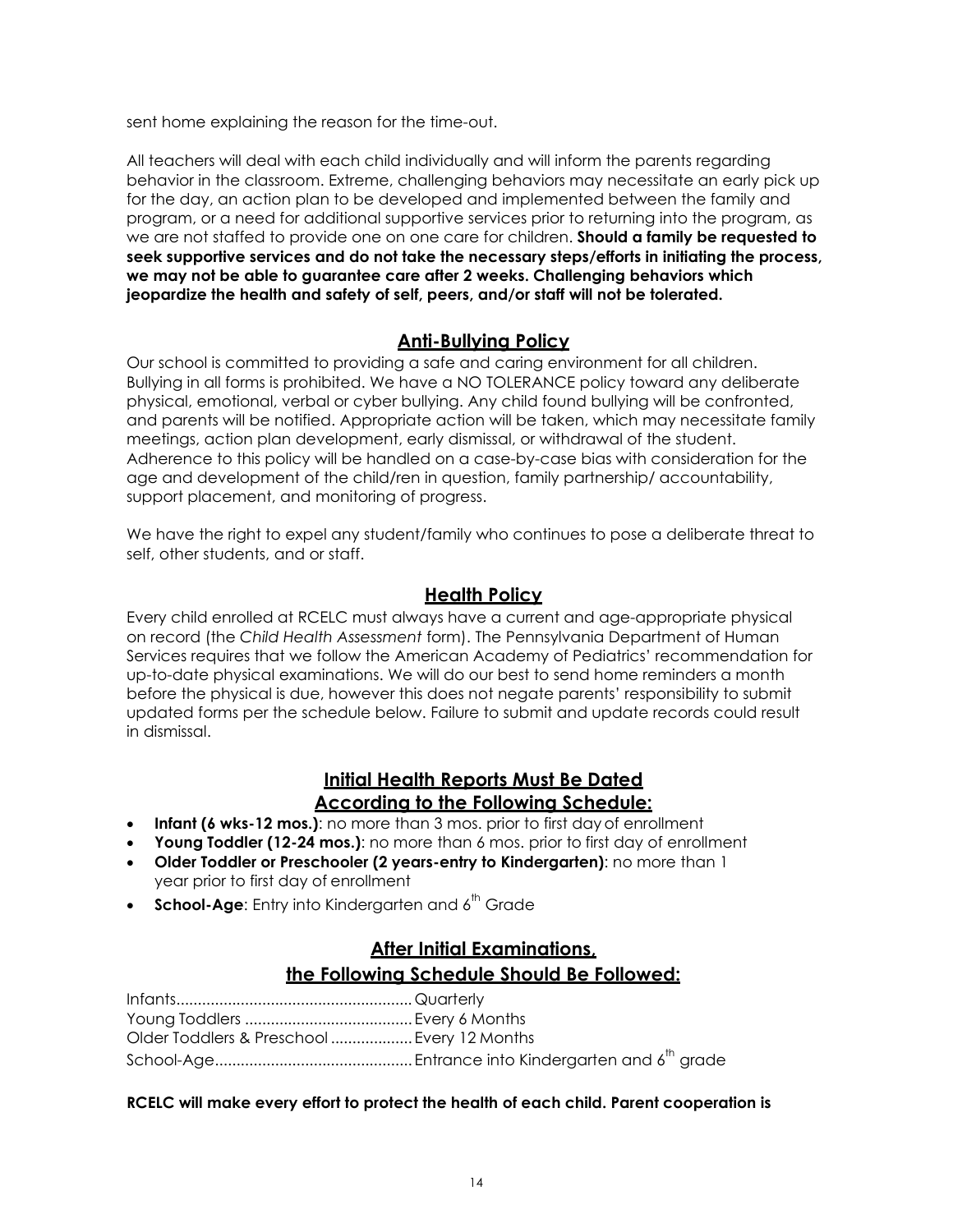**necessary in helping prevent the spread of communicable diseases!! (A communicable disease is an illness that can be spread from one person to another person.)**

## **Children with Allergies**

#### **or Other Medical Needs**

If your child has an allergy, asthma or other health care need that requires special attention, please make sure to convey this information, (in writing), to the office and the teacher. A doctor's note, with essential emergency instructions may be necessary for some allergy cases. We will want to post a picture of your child and the allergy information within the classroom, to notify staff of the child's allergy. We will ask for emergency response information along with your signature on the back of this sign, permitting us to post this information. Rescue medications, prescribed by a health care provider, will be kept in the classroom's emergency bag which is stored out of the reach of children.

## **When to Keep Your Child at Home**

<span id="page-16-0"></span>Parents should be on alert to detect symptoms in their own child such as sore throat, nausea/vomiting, runny nose, coughing, diarrhea, and colds. We strongly recommend that every family finds someone who can provide childcare in case of an unexpected illness.

#### **Please keep your child at home if he or she:**

- **has a fever (100°F or higher- without medication, as per CDC recommendation)**
- **Excessive coughing, wheezing or shortness of breath (without a Dr's note indicating a chronic condition such as asthma or allergies)**
- **is vomiting**
- **has uncontained diarrhea (pre-toddlers andup)**
- **has diarrhea (infants)**
- **has a rash accompanied by a fever or the rash is spreading**
- **has lice/nits**
- **Has been directly exposed to someone who has been diagnosed with Covid-19 (ie. in the same home, caregiver, or other direct exposure) RCELC must also be notified**
- **Is awaiting results from a Covid test**

This will protect your child as well as others within the school.

#### **If a child is well enough to come to school, we will expect him/her to go outdoors with the rest of the class (weather permitting). We are not staffed to provide one-on-one care for children who cannot go outdoors.**

If a child develops an elevated temperature (99.6°F - 100°F) while at RCELC, parents will be notified so they can begin to prepare for the possibility of an early pick up. If the temperature goes above 100°F, the family will be contacted for pick up.

If a child develops episodes of vomiting or diarrhea while at school, we will conduct a general assessment that includes tolerance to activity, body temperature, appetite, etc. before contacting parents for early pick-up. If we determine that early pick-up is necessary, we ask that you or someone designated by you, come as quickly as possible (preferably within the hour, for the comfort of your child). We will isolate your child and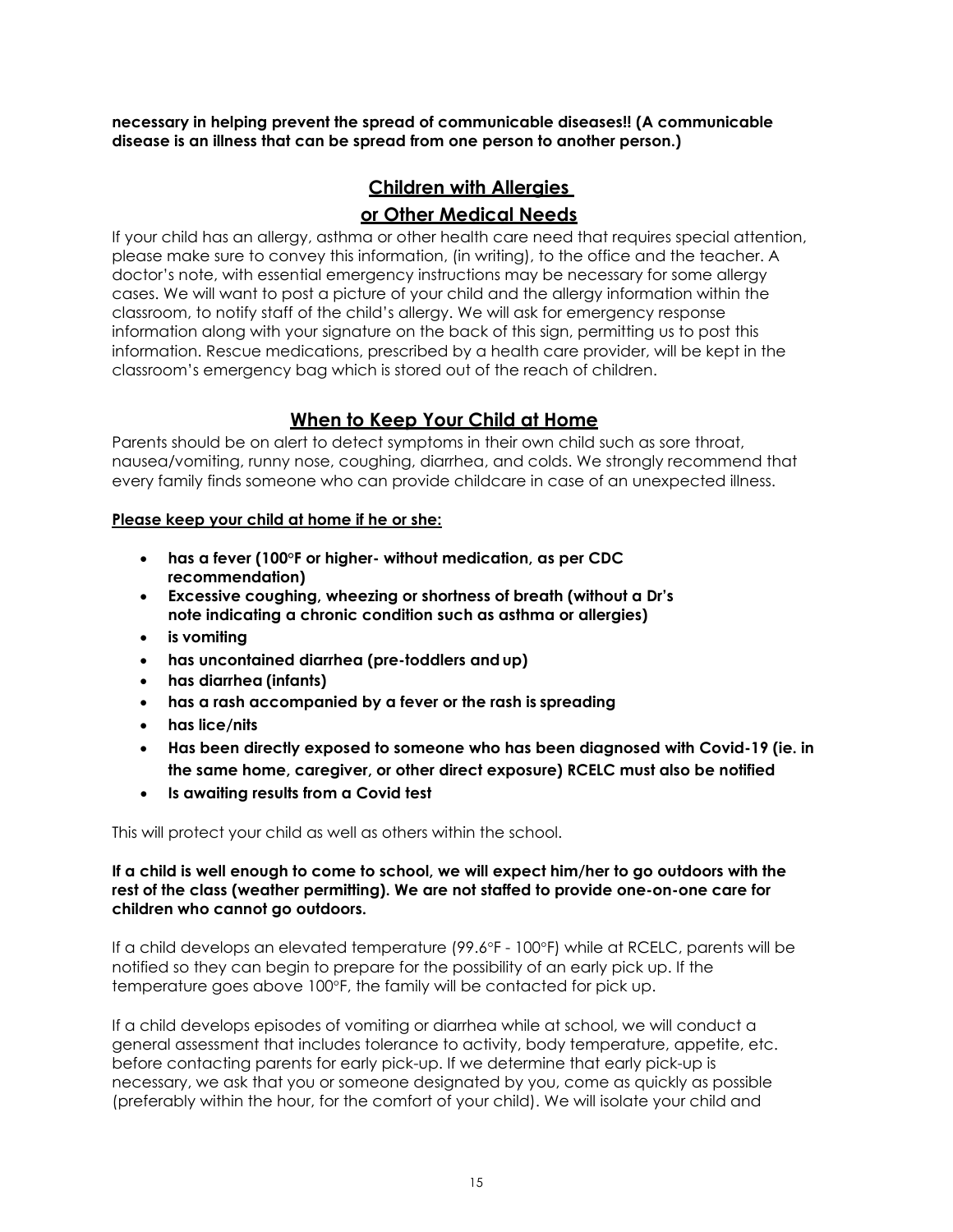provide a place where your child can rest until you arrive.

**Diarrhea** – **A child will be excluded from group setting if**: stool is not contained in the diaper for diapered children/diarrhea is causing "accidents" for toilet-trained children, and/or stool frequency exceeds 2 or more stools above normal for that child, or blood or mucus is found in stool.

**A child can be readmitted to group setting**: (1) After a health professional clears the child for readmission for all cases of bloody diarrhea, (2) once diapered children have their stool contained by the diaper, and when toilet- trained children do not have toileting accidents, or (3) once stool frequency has reduced to fewer than 2 stools above normal for that child, even if the stools remain loose.

If a child develops a rash during the day, parents will be notified. A rash accompanied by a fever, an oozing rash, or a spreading rash will require early pick-up and may require a written release from a medical care provider for readmission into the classroom.

Any family who fails to openly communicate/ refuse/or deliberately neglects to share information pertaining to communicable illnesses, symptoms, and/or medications taken within the last 24 hours, etc. may become subject to removal from the program and/or be required to be immediately picked up.

Absences must be reported through the Tadpoles app, including any symptoms/reasons for the child's absence in school. This assists our program in tracking illnesses and preventing further spreading. Some illnesses will be posted to notify families of its presence in the program so that they too may watch for signs in their own children. Posted information will always remain anonymous and never will be indicative of the ill child.

Any child who has had exposure to Covid-19 must be cleared by a medical care provider prior to returning to school.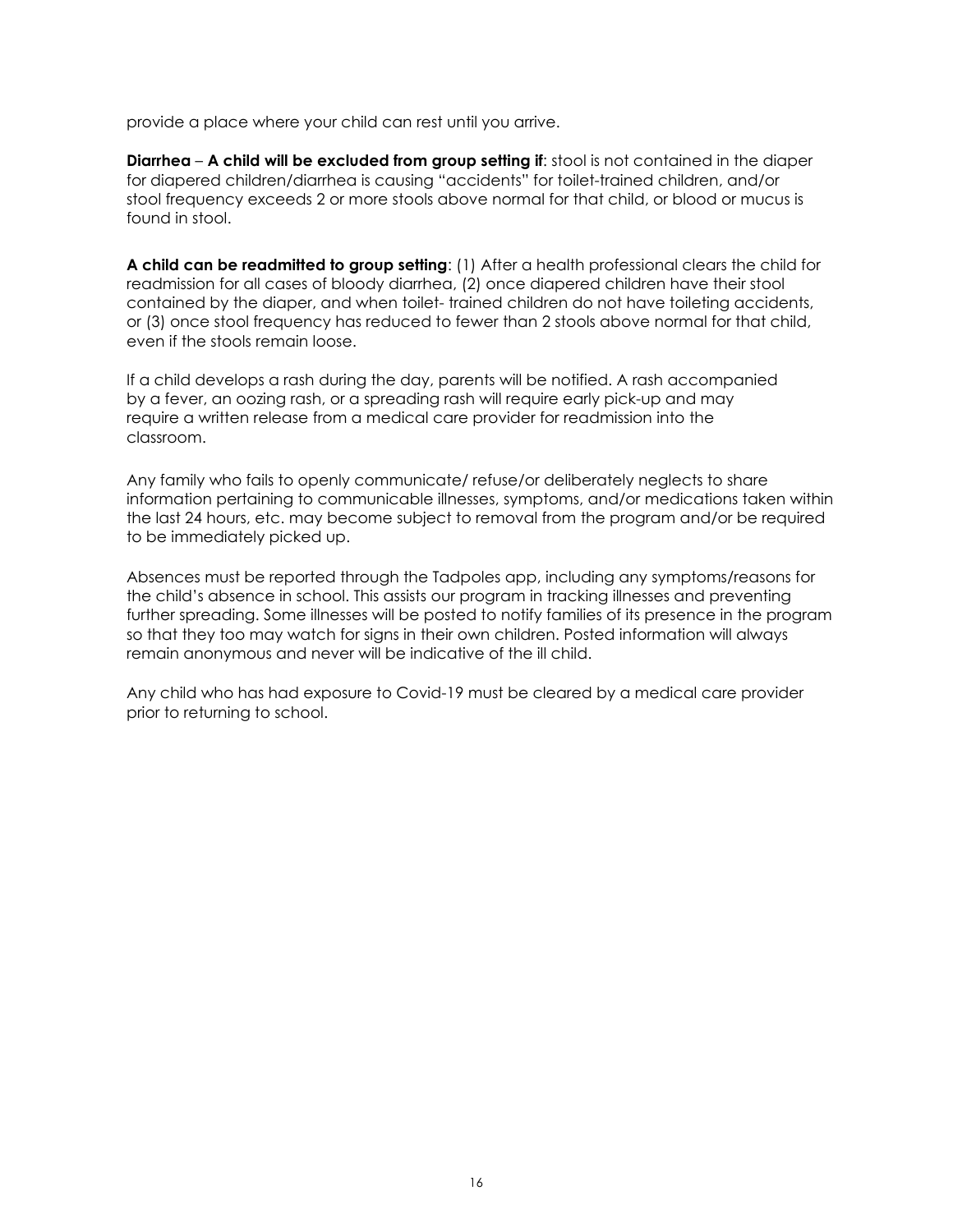## **Conditions Requiring Temporary Exclusions**

**If a child has been ill for more than two days, or has contracted a communicable disease, a doctor's note is required for readmission to RCELC**.

| <b>Condition</b>                                    | A child may return when:                                                                                                                                                                   |  |
|-----------------------------------------------------|--------------------------------------------------------------------------------------------------------------------------------------------------------------------------------------------|--|
| Temperature<br>above 100°F                          | They have a normal temperature for 24 hrs., without fever reducing<br>medication and a written release from a medical care provider.                                                       |  |
| Shortness of Breath<br>and/or excessive<br>coughing | They have ceased symptoms and/or are accompanied by a written<br>release from a medical care provider.                                                                                     |  |
| Diarrhea/<br>Vomiting                               | There are no episodes for 24 hrs., in which 1-2 solid meals have been<br>consumed. In the case of diarrhea containing blood, a health care<br>professional must provide written clearance. |  |
| <b>Bacterial Infection</b>                          | They have been on medication for 24 hours or have been given 3<br>doses of an antibiotic and be accompanied by a written release<br>from a medical care provider.                          |  |
| Rash                                                | A doctor's note indicates that the rash is not bacterial & not<br>contagious; if the child is on medication for 24 hours or there is no<br>oozing or fever.                                |  |
| Conjunctivitis                                      | They have been on medication for 24 hours, or with a note from a<br>medical care provider.                                                                                                 |  |
| Lice/Nits                                           | Treatment has been administered and all live lice are removed<br>through combing and removal of all live nits.                                                                             |  |
| Direct Exposure to<br>Covid-19                      | Must be cleared and accompanied by a written release from a<br>medical care provider.                                                                                                      |  |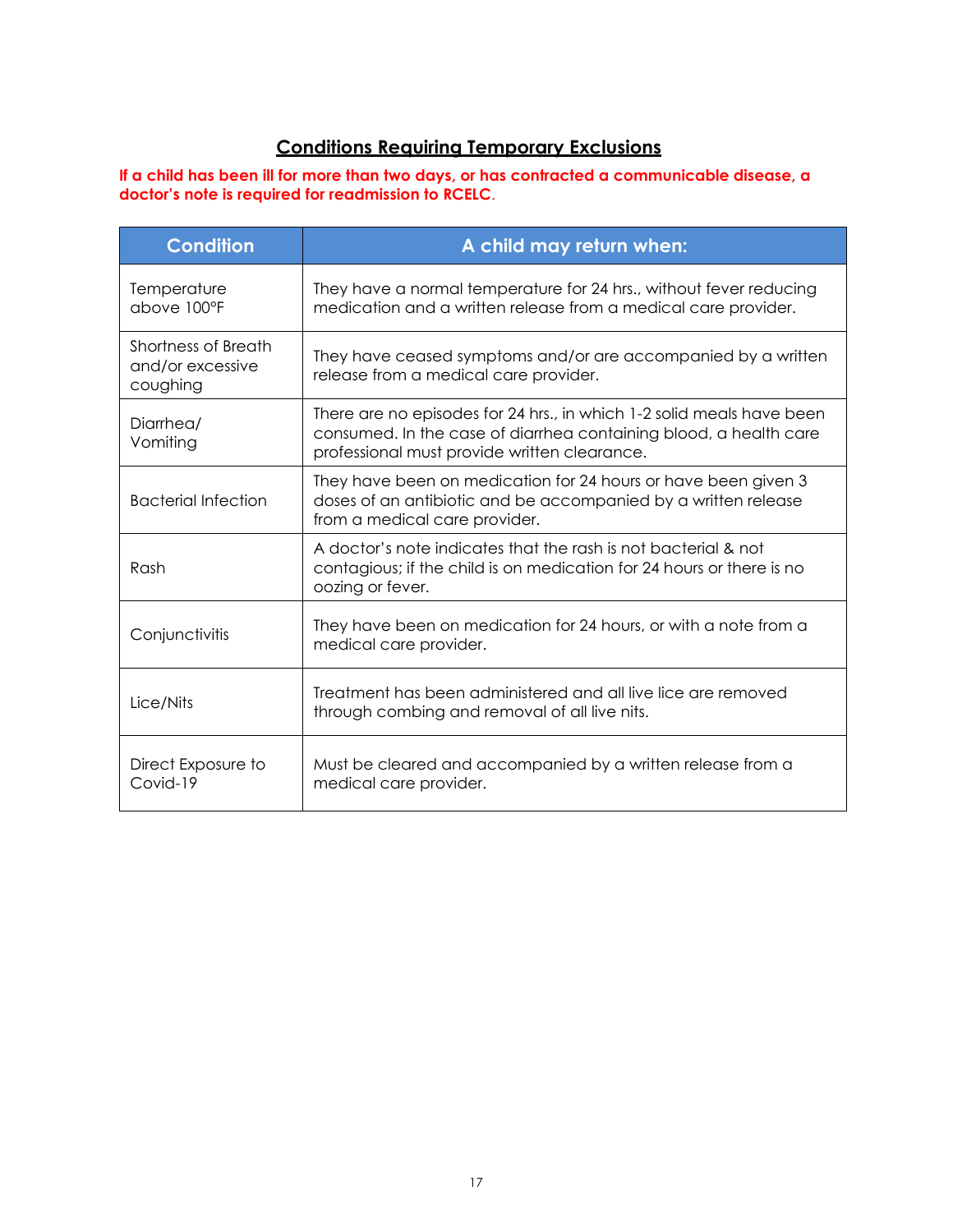## **Medication Policy**

#### <span id="page-19-0"></span>**Whenever possible, all medication should be given to your child before or after school**. If

this is not possible, please follow these guidelines:

**All information pertaining to medications (given at home and/or to be received at RCELC) are to be reported via the child's drop off notes in the Tadpoles app.** Tadpoles drop off notes must reflect if children have/not been given medication within 24 hours prior to arrival and/or will be given medication while at RCELC.

All medication must be received in the ELC office, in the original labeled container along with written instructions from the prescribing physician.

Instructions contained on a prescription label are acceptable. To protect our students, the instructions on the medication must coincide with your doctor's written instructions or we will not be able to administer the medication. Prescription medication will be administered only to the child whose name appears on the container. Medication will be administered by a staff person in the office, where all medications will remain. The office staff will be responsible for making sure the child receives the medication at the correct time.

We will not administer over-the-counter medications to children unless a doctor's note is provided. (This includes but is not limited to pain reliever medications, nose spays, eye drops, vitamin products, lotions/creams, etc.)

A *Medication Log* will need to be completed by the parent each time a medication must be administered. At the time of drop off, **parents must verbally notify ELC personnel of any medication which needs to be administered, add it to the child's Tadpoles notes** and complete a *Medication Log*. Medication should be marked with the child's name and placed in a zip lock bag (available in the office) along with the completed log and set in the medication container in the office. In the event that medication needs refrigeration and office staff is not present when dropping off medication, please take it to your child's classroom and his or her teacher will refrigerate until office staff is available.

Office staff will administer the medication and complete the lower portion of the *Medication Log*. These completed logs will be kept in each student's file. A copy of the completed log will be placed in the student's classroom bin, and information of the provided dose into the child's Tadpoles report.

| give permission to administer medication to my child:  |                           |                                 |  |  |
|--------------------------------------------------------|---------------------------|---------------------------------|--|--|
| as stated below:                                       |                           |                                 |  |  |
| Parent Signature                                       |                           |                                 |  |  |
| Name of medication                                     |                           | □Prescription □Non-Prescription |  |  |
| Amount/Dosage                                          |                           | Refrigerate? □Yes □No           |  |  |
| Date (MM/DD/YYYY)                                      |                           | Time(s) to be given             |  |  |
| The following part is to be filled out by staff member |                           |                                 |  |  |
| Staff Initials                                         | <b>Comments/Reactions</b> |                                 |  |  |
| Time Given                                             |                           |                                 |  |  |
| Amount/Dosage                                          |                           | Date (MM/DD/YYYY)               |  |  |

#### **Medication Log Example**: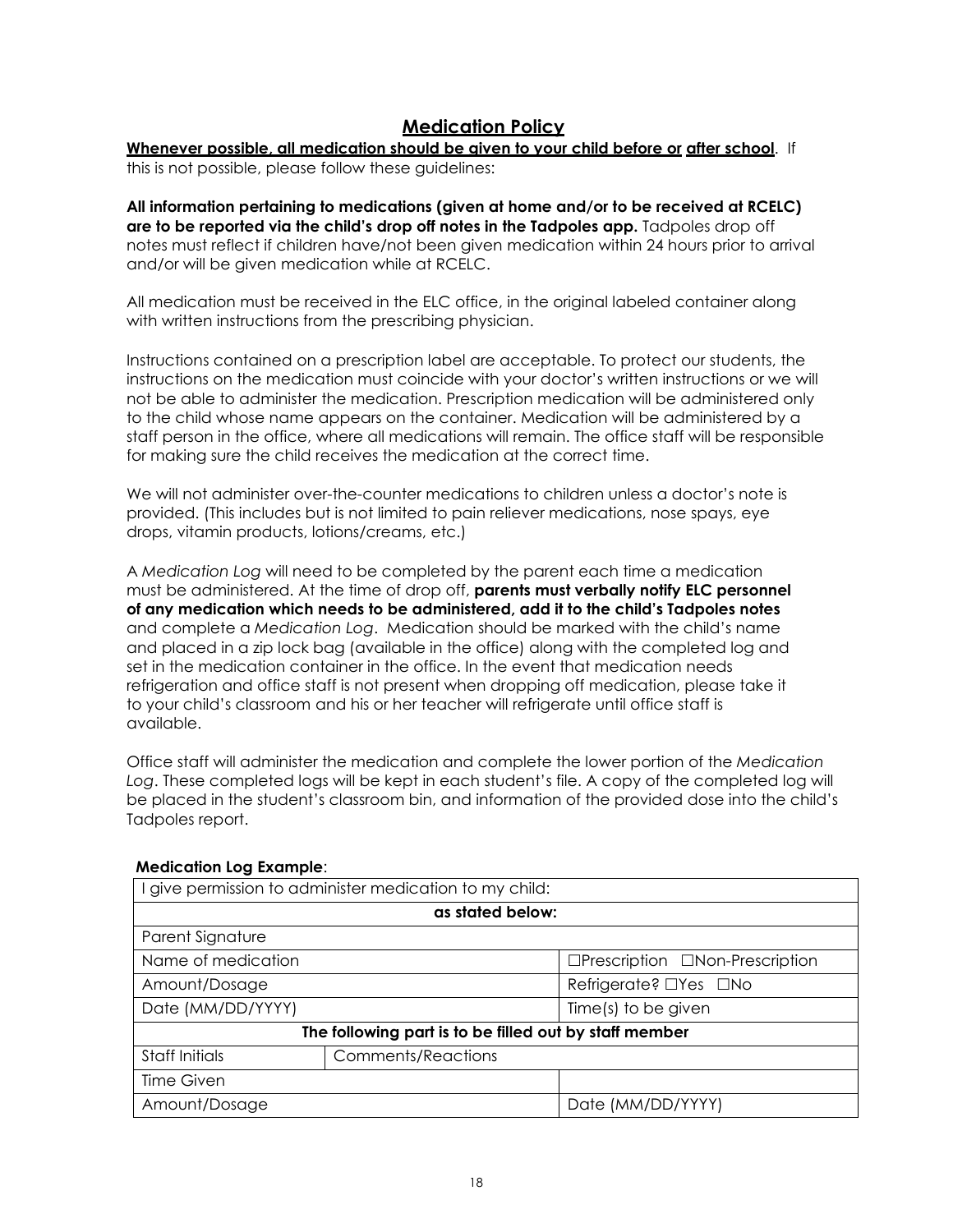We **cannot** store prophylactic medications (Children's Tylenol, Advil, etc.) on site to be given "as needed" as per compliance with state regulations. Specific details of the time to administer and dosage amounts must be communicated through the accompanying doctor's note. We are not medical care professionals and cannot determine "as needed" based upon personal opinion.

#### **Children who are taking new medications should be given 24 hours' worth of dosages prior to readmission due to the possibility of allergic reactions, and information pertaining to the medication entered into the child's Tadpoles drop off notes or absence report.**

#### **Mealtimes**

<span id="page-20-0"></span>RCELC provides whole milk for infants through Pre-Toddlers and 1% milk for all other students. RCELC also provides a P.M. snack for all students.

#### **We are a NO NUT facility, prohibiting the presence of peanut butter, and other foods containing nuts- this includes items such as Nutella and nut-based milk products.**

Parents must supply infants with formula/breast milk, infant cereals, and other infant foods. Parents of Pre-Toddlers through Pre-K students must supply their own breakfast (if eating at the ELC) and lunch. School-Age students must bring their own breakfast (if eating at the ELC) and lunches on days of Muhlenberg early dismissals and closures. Summer Camp students should be provided with cold lunches to accommodate higher enrollments, off site trips/picnics, etc.

All items should be labeled with the child's name. Reusable containers will be rinsed with water, then sent home for a proper washing. For the safety of our children, please refrain from sending glass containers and bottles. We strongly encourage families to assist us in supporting children's healthy development by refraining from sending foods and drinks which are significantly high in sugar content such as sodas and candy because of the of the effects they may have on children's behaviors; therefore, these extra-sugary treats may be returned to enjoy at home.

If a meal is forgotten, parents may contact a local delivery establishment, place an order and pay over the phone. They must then notify the ELC office or child's classroom with the approximate time of expected delivery and delivering establishment. Tips for delivery professionals are to be included at the time of order placement with the delivering establishment.

Breakfast – served from 6:30-8:00 a.m. for School-Age. Other classrooms are served from 7:30- 8:30 a.m. **Breakfast will NOT be served after 8:30 a.m., as this is a conflict with maintaining classroom schedules and structure.** Lunch is served at approximately 11:30 a.m. and snack is served approximately between 3:00-4:00 p.m.

Items which require time in the microwave must not exceed 90 seconds reheat time. This allows teachers to maintain classroom schedules, proper class supervision, and allow for multiple meals to be heated in the allotted time frame.

**Summer Camp students** will be required to pack nut-free cold sack lunches. Due to higher enrollments, field trips, picnic/pavilion experiences. etc. We cannot accommodate meals which require microwave or other heating preparation. We are not staffed to accommodate consistently late delivered lunches. Should a family wish to deliver a lunch at a later time, the child will be provided with an alternate snack during the scheduled lunch period, and the delivery person must be a designated pick-up person who will sign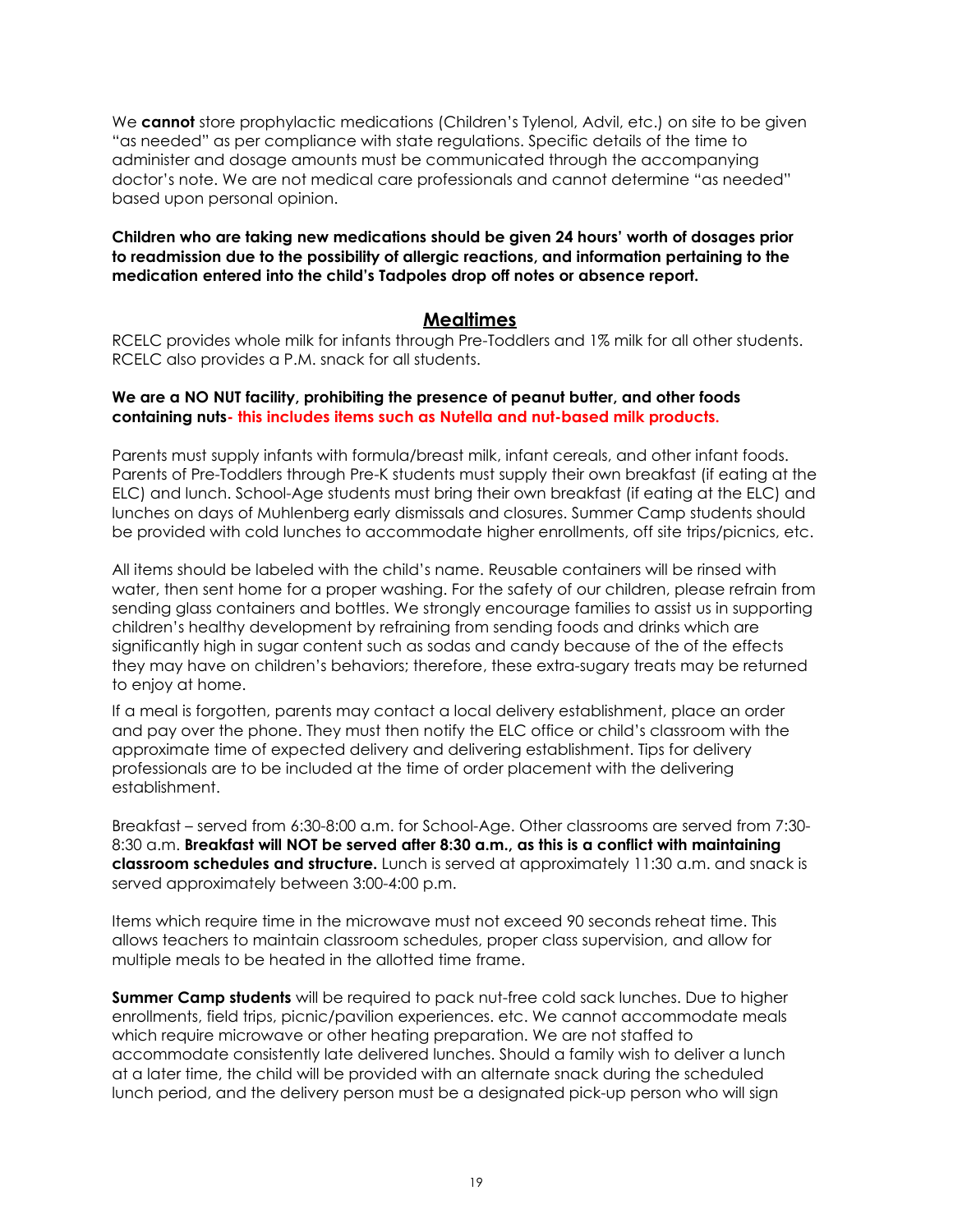the child out of camp, remain with the child for the alternate lunch period, then return them to the regular scheduled camp routine. Children must be supervised when eating. We are not staffed to provide alternate 1:1 care during scheduled routines.

**PreK Counts students** will be provided with breakfast and lunch through the CACFP. Menus will be posted on Parent/Family boards for reference. Families who send in food substitutes are strongly encouraged to demonstrate the importance of healthy choices and align with program values pertaining to nutrition by not sending in snacks/drinks with high sugars and/or high in fat contents.

## **Safety**

<span id="page-21-0"></span>Safety is a priority at RCELC. Conditions at our facility are regularly inspected using the Department of Health and Family Services' Safety Checklist. We assume responsibility for all children until picked up by a parent or approved contact person. Once this person has contacted the student's teacher, our responsibility ceases.

**1. Injuries:** Parents will be responsible for all medical expenses for bodily injury of a child enrolled at RCELC while the child is attending our programs.

If a child is injured while at school, staff will assess and treat the child accordingly. An incident form will be completed detailing the nature of the accident and injury as well as what treatment was given. Parents will be asked to sign this report and will be given the original for their records.

In the event of a serious/life-threatening injury, an ambulance will be accessed, and parents will be contacted immediately. If parents are not able to get to the RCELC, the director or a teacher will accompany the child to the hospital and stay with them until parents arrive.

**2. Supervision:** RCELC requires that parents bring their child to his/her classroom each day, not just to the front entrance to the school. No child should be unsupervised onsite including within the building, on the playground, in classrooms, hallways, bathrooms, or in the parking lot. Children should walk, not run, within the building to prevent collisions or falls. The daily sign-in sheet must be completed by the parent entering at time of arrival and verbal contact with the teacher should be made before leaving, to ensure the child is accurately inputted into the Tadpoles system and accounted for in ratio counts.

**3. Pick-Up:** If a family would like their child to be picked up by ANYONE other than himself/herself, we recommend that the classroom teacher be notified. The authorized person picking up the child must be listed on the child's emergency contact form. Verbal consent may be given over the phone, as specified under the section titled Arrival & Departure Policy. All persons, other than the parents, will be asked to show a photo ID at the time of pick-up. No child will leave the ELC with anyone who appears to be under the influence of alcohol or drugs, parent or otherwise. An alternate person will be contacted from the emergency contact list for student pick-up (refer to Parent Conduct on page 11 for more information). "In Loco Parentis" can sign certain documents, discuss accident & behavior reports. It is then the parent's responsibility to obtain this information from these individuals.

**Contact must be made with classroom staff at pick up prior to exiting with your child/ren to ensure the child/ren are accurately checked out of the Tadpoles system.**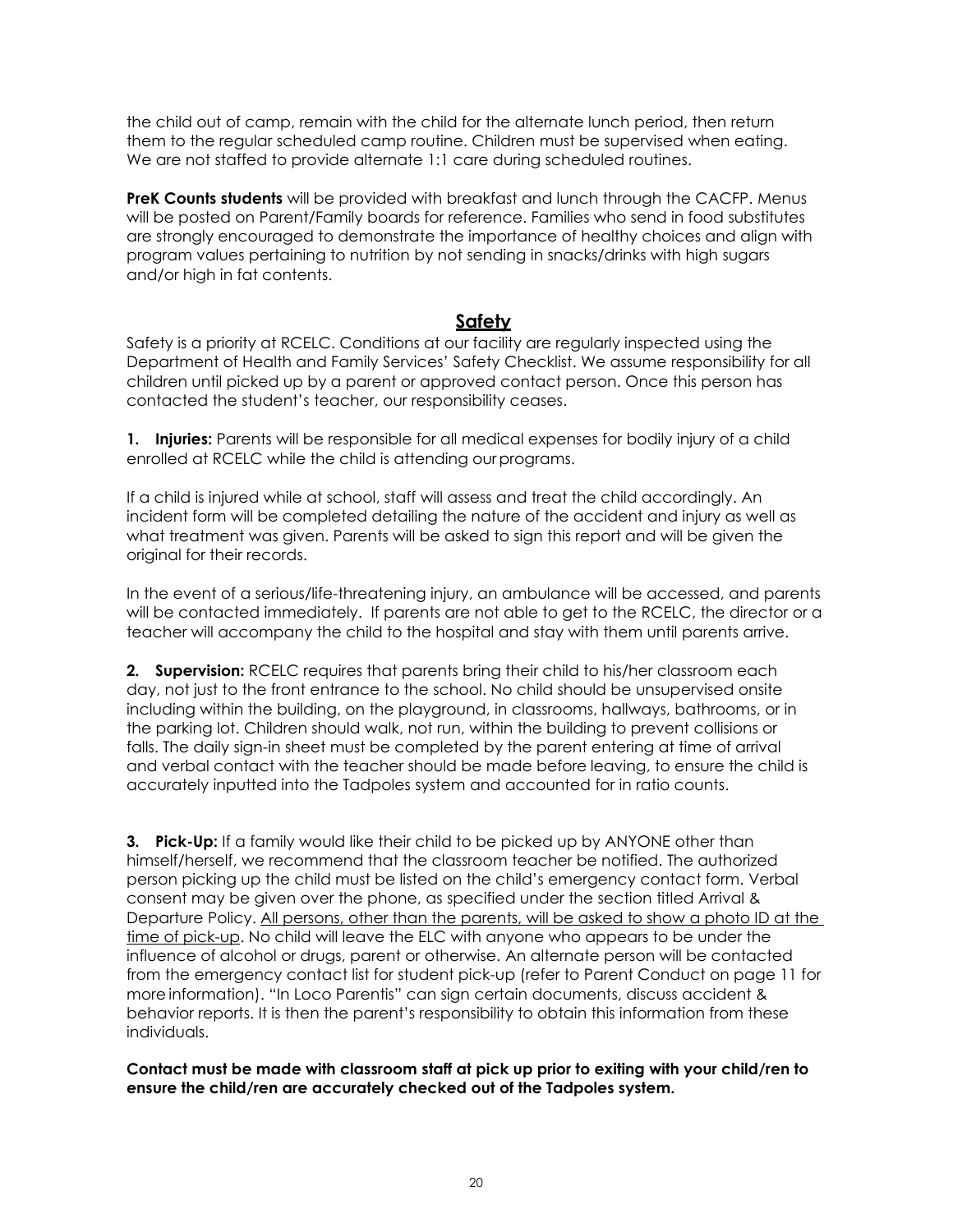**4. Parking Lot:** Children should never be left alone/unsupervised in parked/idling cars. **Teachers are required to supervise children at all times, and we expect that parents/guardians follow the same guidelines.** The speed limit in our parking lot is 5 MPH. Always use caution when backing in and out ofparking spaces.

**If the school bus is on the main street and the stop sign is out and the red lights are on, you must not exit or enter the parking lot.** Additional parking spaces are found in the upper parking lot.

## *75 Pa. Cons. Stat. § 3345. (PA Department of Transportation)*

*Meeting or overtaking school bus. Duty of approaching driver when red signals are* 

*flashing --*Except as provided in subsection (g), the driver of a vehicle meeting or overtaking any school bus stopped on a highway or traffic way shall stop at least ten feet before reaching the school bus when the red signal lights on the school bus are flashing and the side stop signal arms are activated under section 4552(b.1) (relating to general requirements for school buses). The driver shall not proceed until the flashing red signal lights are no longer actuated. In no event shall a driver of a vehicle resume motion of the vehicle until the school children who may have alighted from the school bus have reached a place of safety. The driver of a vehicle approaching an intersection at which a school bus is stopped shall stop his vehicle at that intersection until the flashing red signal lights are no longer actuated.

Those who do not adhere to this policy may be reported to local authorities and may be mandated to park in a different parking lot and walk their child/ren to/from the ELC's front door. Our children and families are too precious to allow careless/reckless driving practices in and around our parking lots. If cones are placed at the entrance/exit of the parking lot- do not drive in between them to enter the lot- but instead utilize another one of our available parking lots.

**5. Dress:** Children should be dressed appropriately for active, messy play. We want to ensure that your child is safe at all times while they are here with us. Therefore, we are asking for your compliance with the followingpolicies:

All children must have a change of clothing, to be kept in the classroom, at all times. Please make sure to update clothing according to size and season and parents must **label everything**!! RCELC staff cannot be held responsible for lost, stolen or misplaced items which have not been properly labeled.

Sturdy shoes and socks are necessary for climbing and jumping. Please refrain from putting sandals, clogs, flip-flops, and other footwear without a back strap on your child. This helps to prevent injuries in active children.

Children who have pierced ears in Infant through Pre-School classrooms must have earrings with screw on/locking backs or not wear earrings to school because they may pose a choking and/or puncture hazard. Earrings which have become dislocated from a child's ears will not be reinserted in the ear and instead will be sent home taped to a paper bearing the child's name. We are not responsible for lost/broken jewelry for any age group. Children will not be permitted to nap with necklaces of any kind. Beaded jewelry will be kept in the child's basket during school hours for Infants through Toddler classrooms to prevent choking hazards should the jewelry break.

Our teachers try to keep your child as neat as possible during mealtimes and art activities.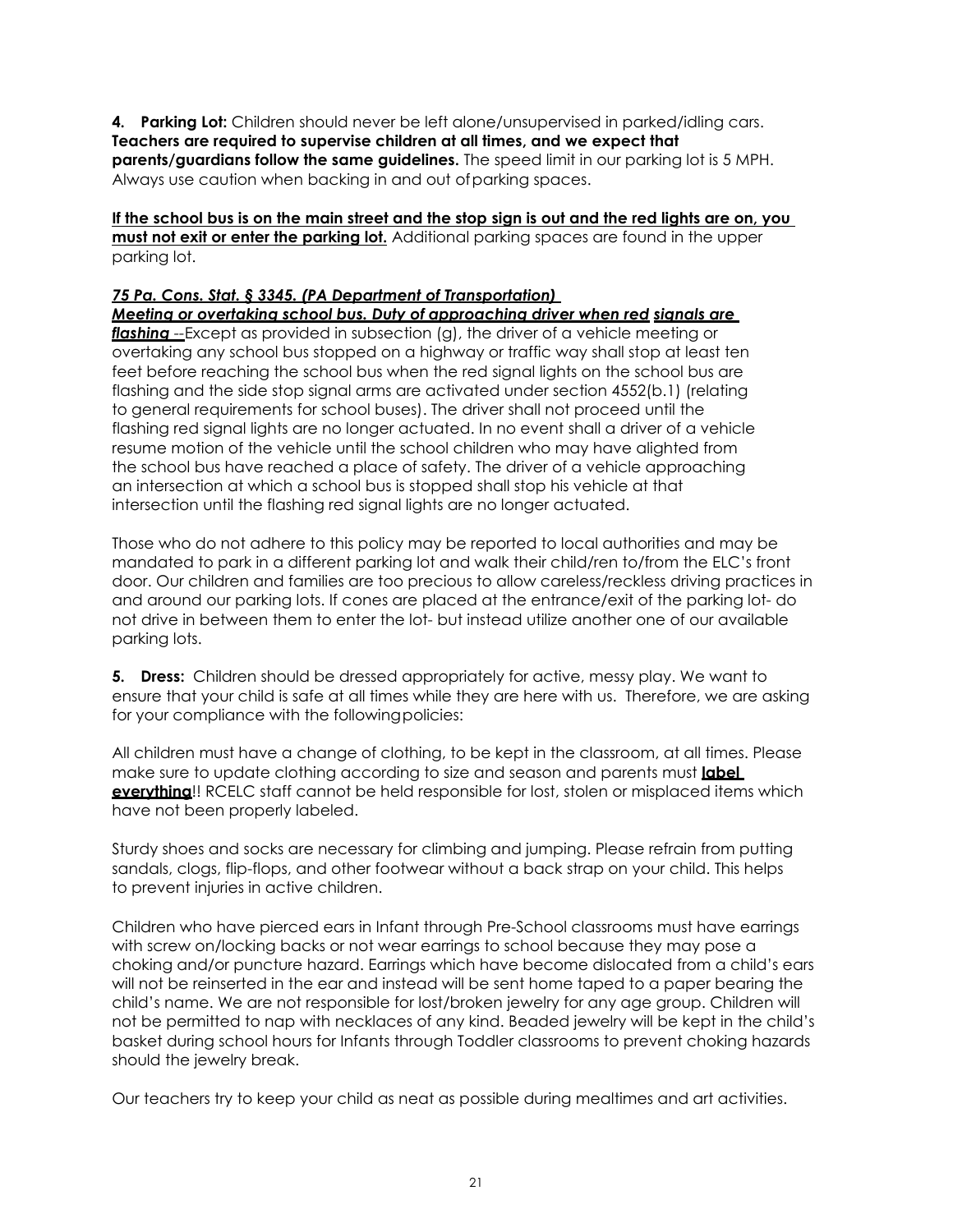However, young children are messy and that is appropriate for their age, especially during outdoor playtimes. Please do not dress your child in their best clothing for school. As we strongly encourage modesty in all our students and seek to provide a sanitary environment, we ask that should little girls arrive in play dresses or skirts that they also wear shorts or diaper covers underneath over top of underwear and boys should have underwear beneath their pants. This also assists in containing any accident leakage.

We are not staffed to provide unnecessary (non-emergency) attire changes, including shoes. If your child's outfit is not suitable for possible messy play, please do not send your child in that attire.

If the snow is falling, children may still go outside to explore. Please provide suitable apparel for outdoor winter play (boots, waterproof snowsuit, mittens, and warm hat) whenever the forecast calls for snow.

When it is time for fun in the sun, you will need to provide sunscreen for your child in addition to a signed permission form approving its administration. No swimming or wading is allowed on the premises. We have water play which consists of sprinklers, spray bottles and water tables. You will need to send swimwear for these occasions. Since modesty is strongly encouraged- one-piece swimsuits or lengthy "tankinis" are enforced for our female students. Girls with immodest swimwear may be asked to wear a covering (i.e., T-shirt) or may be required to forego water play/ special activities.

To prevent injury during physical gross motor play, non-prescription sunglasses will not be worn on the playground.

Please provide sweaters in the fall and spring when transitional weather produces cold mornings and warm afternoons. Layers are encouraged for comfort throughout the winter months as well.

#### **Emergency Operations**

This policy is in place to assure you of our concern for the safety and welfare of children attending Riverview Christian Early Learning Center. Our Emergency Plan provides for response to all types of emergencies.

Depending on the circumstance of the emergency, we will use one of the following protective actions:

**Immediate Evacuation** - Students are evacuated to a safe area on the grounds of the facility in the event of a fire, etc.

**In-Place Sheltering** – Sudden, unexpected occurrences (weather or hazardous materials related), may dictate that taking cover in other areas of the building. *Relocation* - Total evacuation of the facility and the premises may become necessary if there is a danger in the area or the building is unsafe for return. In this case, children will be taken to a re-location facility at Good Shepherd Lutheran Church, (4201 Stoudt's Ferry Bridge Rd., Reading, 19605) Spring Valley Church of God 2127 Pricetown Rd., Temple, 19560). This information will be posted on the front door of the Early Learning Center.

*Modified Operation -* May include cancellation, postponement or rescheduling of normal activities. These actions are normally taken in case of a winter storm or building problems (such as utility disruptions) that make it unsafe for children but may be necessary in a variety of situations. Please understand that these situations may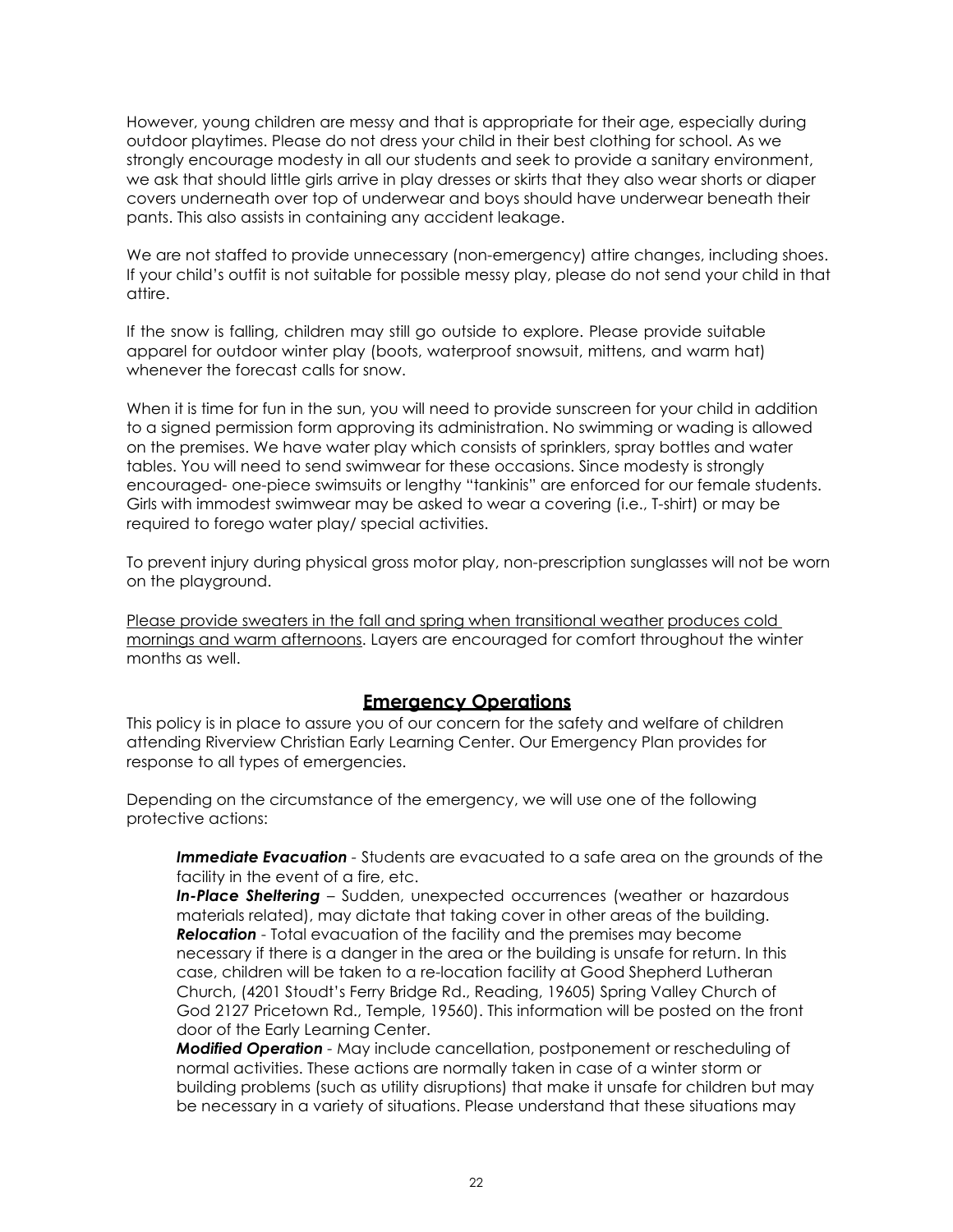occur anytime during the year, even in the summer.

*Lockout/ Lockdown* – Intruder in the area or in the building. All classrooms are to close and lock all doors and windows, close blinds, draw curtains to cover door and sink windows. All children and staff must stay in the classroom until the "All is Safe" signal is given. **In the event of a Lockout/Lockdown, no one will be permitted to enter or exit the ELC until the situation is resolved, this includes families, students, and staff.**

Please listen to *Y102 or WFMZ TV channel 69 or visit their websites* for announcements relating to any of the emergency actions listed above. You may also sign up to receive informative texts through their websites.

**We ask that you not call during the emergency.** This will keep the main telephone line free to make emergency calls and relay pertinent information to first responders and maintain safety, organization, and order for all involved. **\*\*Even phone calls to cell phones may prove to be a large distraction during the situation and prevent urgent directions from being heard or followed or may notify intruders to the whereabouts of the carrier's location during a Lockout/Lockdown.**

The facility Directors may provide an alternate phone number (i.e., cell phone number, etc.) to call in an emergency event.

**It is strongly recommended that families attend our annual Emergency Preparedness Training. This assists in maintaining organization and teamwork should an emergency ever arise. Date and time will be announced to families and placed on our website calendar prior to the event.**

The information you have provided on the *Emergency Contact Form* (designating persons to pick up your child) will be used to contact you if needed. This form is to be updated every 6 months or more often if a situation and/or information is altered. It is the responsibility of the family to make necessary updates in the ELC office within 24 hours of a change of information. **Not promptly updating Emergency Contact forms may delay notification in the event of emergencies, sickness, or injury.**

Please do not attempt to make different arrangements during an emergency. This will only create additional confusion and divert staff from their assigned emergency duties. To ensure the safety of your children and our staff, we ask your understanding and cooperation.

#### **Inclement Weather**

<span id="page-24-0"></span>**Plan for the unexpected! Emergencies vary and may occur at any time. For that reason, we urge all families to have a back-up childcare source ready, in case we are not available.**

Delays and closings are rare, but both do happen occasionally. Consideration must be made in regard to the safety of our families and their young children as well as our staff. If the need arises for a weather-related delay, closing, or early dismissal (due to weather emergencies or power outages), **All families will receive a message via their preferred method (text or email) through our Tadpoles, DoJo and/or ProCare systems so please be sure to have your current information on file with the office at all times.** In addition, you may turn on, or listen to one of the following:

• **TV CHANNEL 6[9-WFMZ \(or www.WFMZ.com 2](http://www.wfmz.com/)4 hrs. a day) This web site can be**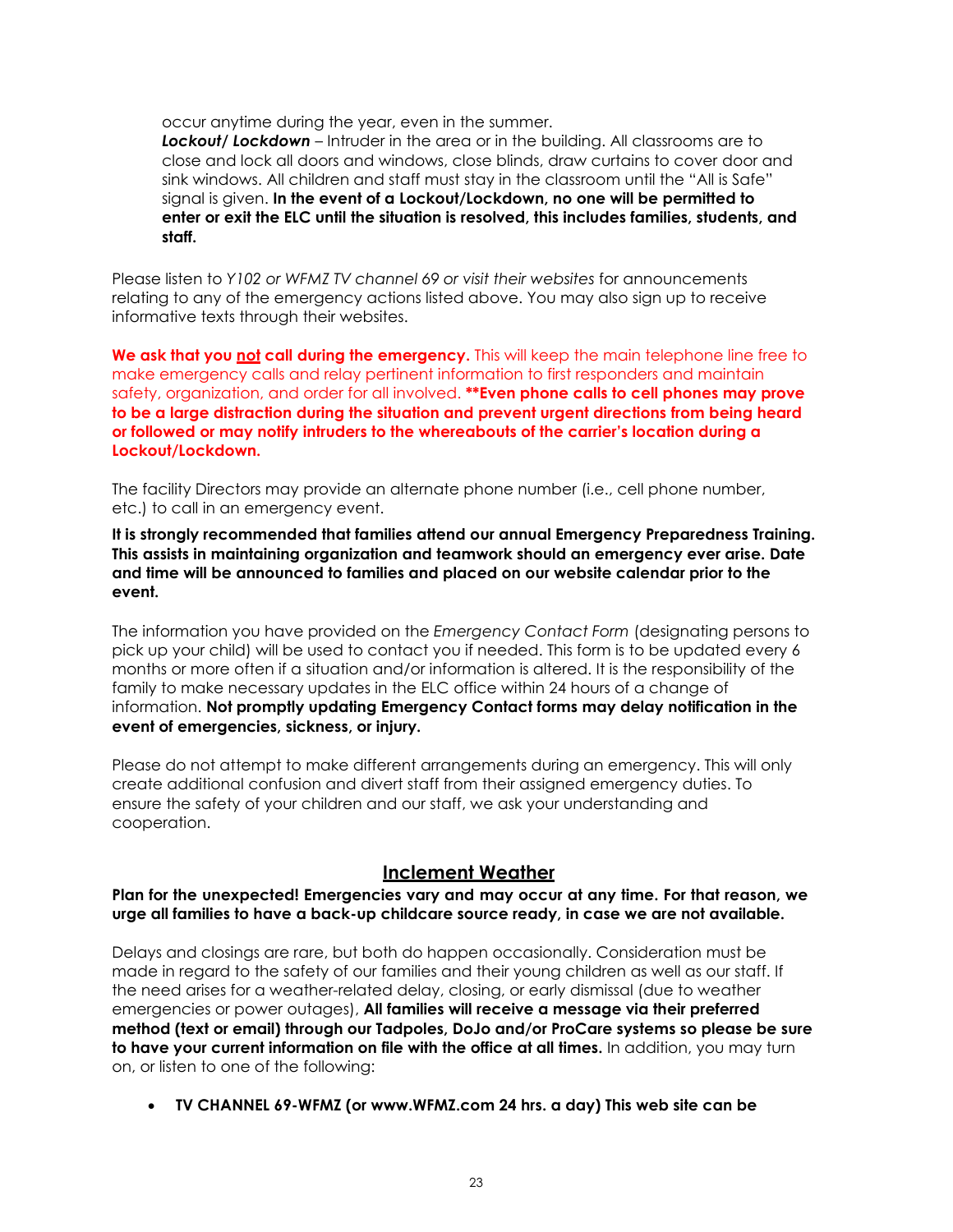**accessed 24 hours a day, 7 days a week with closing information delivered directly to e-mail addresses, pagers, cell phones, and PDAs.**

- **102.5 FM-WRFY RADIO posts information to their website**
- **[https://y102reading.iheart.com "](http://www.y102reading.com/)StormCenter" and during on-airbroadcasts.**
- **RCELC's Facebook Page**

**We ask that you do not call the ELC office to obtain open/delay status as modified staffing and classroom schedules may necessitate additional assistance from office personnel. Multiple office calls create a disruption to the routines and modifications in place. This will also keep the main telephone line free to make emergency calls and relay pertinent information to notify all families and staff in the event of additional schedule modifications.** 

Please know that it is our desire to provide you with quality care and early education. We understand the importance of dependability. However, if local police and transportation officials feel that conditions are extremely hazardous, we may decide to delay our opening until the road conditions improve. We will try to make our decision by 5:30 AM. If the snowflakes keep falling or the ice is not melting, please check your email and texts, turn on the radio or TV, visit our Facebook page to stay well informed!

#### **School-Age Parents**

The school-age program monitors the Muhlenberg School District (MSD) schedules; however, our operating schedule runs independently and is not based upon MSD's scheduled operations. If a delay, closing, or early dismissal is announced by Muhlenberg, we are available to provide care until you arrive. If a delay is announced, we will provide extended care until the bus arrives. Please be aware that these circumstances; however rare may cause overage in hours & require additional fees to incur.

#### **PreK Counts Families**

The PreK Counts program will follow Muhlenberg School District closures for both holidays and inclement weather. Should Muhlenberg School District be closed, RCELC's PreK Counts will also be closed. Any alterations to RCELC's normal schedule of operations will also alter PreK Counts scheduling. Students must be enrolled in wraparound care to attend RCELC in the event of all Muhlenberg closures (additional fees will apply).

**Remember that if weather conditions worsen, we may also need to close early. So please pay close attention to local updates!! Text messages may also be sent through our Tadpoles & ProCare systems; therefore, it is imperative to ensure that we have your most up to date information on file.**

## **Parent – Staff Communication**

<span id="page-25-0"></span>We strongly encourage communication between parents and teachers. Our teachers are happy to answer any questions about your child's behavior, daily routines, etc. However, questions regarding RCELC policy and procedures, as well as financial concerns, MUST be directed to the office. Parents are asked not to discuss such issues with teachers.

#### **The following are all methods used to encourage open and consistent communication between parents and staff regarding programs and events.**

**Tadpoles and DoJo:** In an effort of "being green", classrooms will be in communication with families through the Tadpoles App. School-Age Families will also be utilizing DoJo.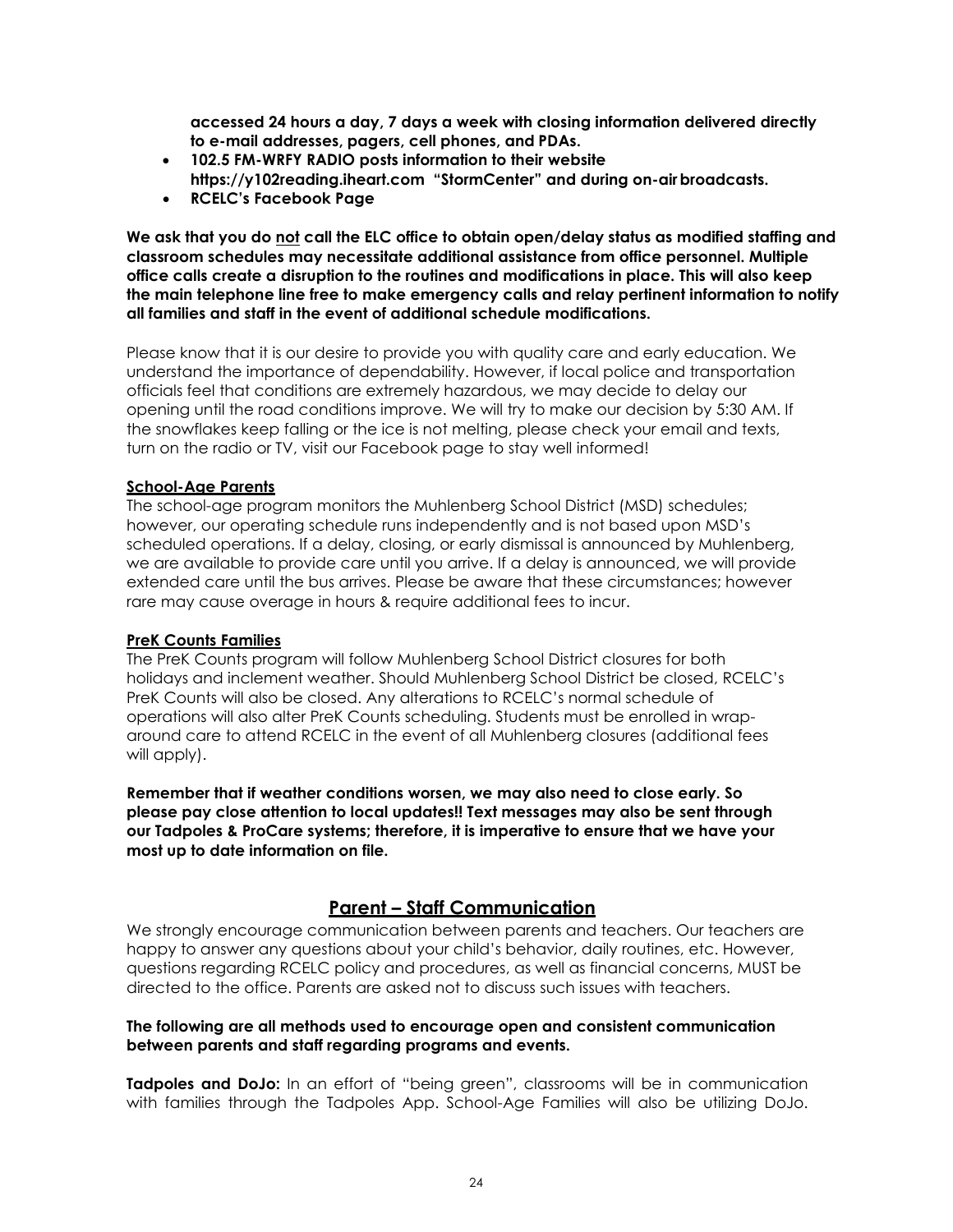These apps provide instant communication and information/photo sharing with families. Parents are responsible for setting up the program/s on their phone or through email. If hard copies of daily routines are required, they may be requested through your child's teacher.

**Phone:** Each classroom has its own direct extension and we welcome calls from our parents during our operating hours. Please limit phone calls during naptimes to emergencies only. If there is no answer, please leave a voicemail message and staff will return your call at a more convenient time.

**Parent Board:** Every classroom has a parent board located in the hallway right outside the door. Teachers will post important reminders and sign-up sheets. Please remember to check this board frequently.

**Mailbox/Cubby:** Every child will have their own private space to store artistic treasures, as well as important teacher/administrative information papers.

Please check this spot daily.

**White Board:** Every classroom has a white board outside their room. This will be used to communicate daily highlights as well as important reminders.

**Parent Board (located in the office to the right of the drop box) and Main Lobby Brochure Shelf:** Many educational and community related pamphlets are located here. We also post important information on the easel by the front door. Please take time to occasionally browse through these areas. Additional community resources are available upon request, from the ELC office.

**Administrative Communication:** Communication will be sent home as seen fit by the office staff via email, text, Tadpoles App, or printed media. Please verify that your most current email address and cell phone numbers are on file with the ELC office. Please verify you can receive ELC emails, as not to miss important information which may be sent to a "spam" folder. Concerns and comments may be communicated verbally, emailed or written and placed in the Directors' mailboxes.

#### **Early Education**

<span id="page-26-0"></span>Our desire is to provide a quality early learning program for all the children attending RCELC. We want to emphasize the basic skills of learning, while complying with the directives from our regulating agencies. We also consider it a privilege to be able to provide a spiritual foundation for the children who attend RCELC. As our teachers display Christ-like attitudes and behaviors, we hope that each child will develop a basic understanding of God's love, God's Word and the principles of Christian living.

Our Teaching Team brings a wealth of education, experience, knowledge, and love to our ELC. These individuals are dedicated and committed to providing a quality early learning environment for the children. Our teachers, assistants, aides, and volunteers must comply with the PA Department of Human Services' Regulations regarding:

- 1. Educational Requirements
- 2. Annual Fire Safety Training
- 3. Annual Emergency Preparedness Training
- 4. Bi-Annual Pediatric First Aid and Blocked Airway Training
- 5. Criminal and Child Abuse Background Checks
- 6. FBI Clearance (Fingerprint Check)
- 7. NSOR Clearance (National Sex Offender Registry)
- 8. Thorough Interviewing Process
- 9. New Staff Orientation (15 hours of video training, testing completion, and classroom observation)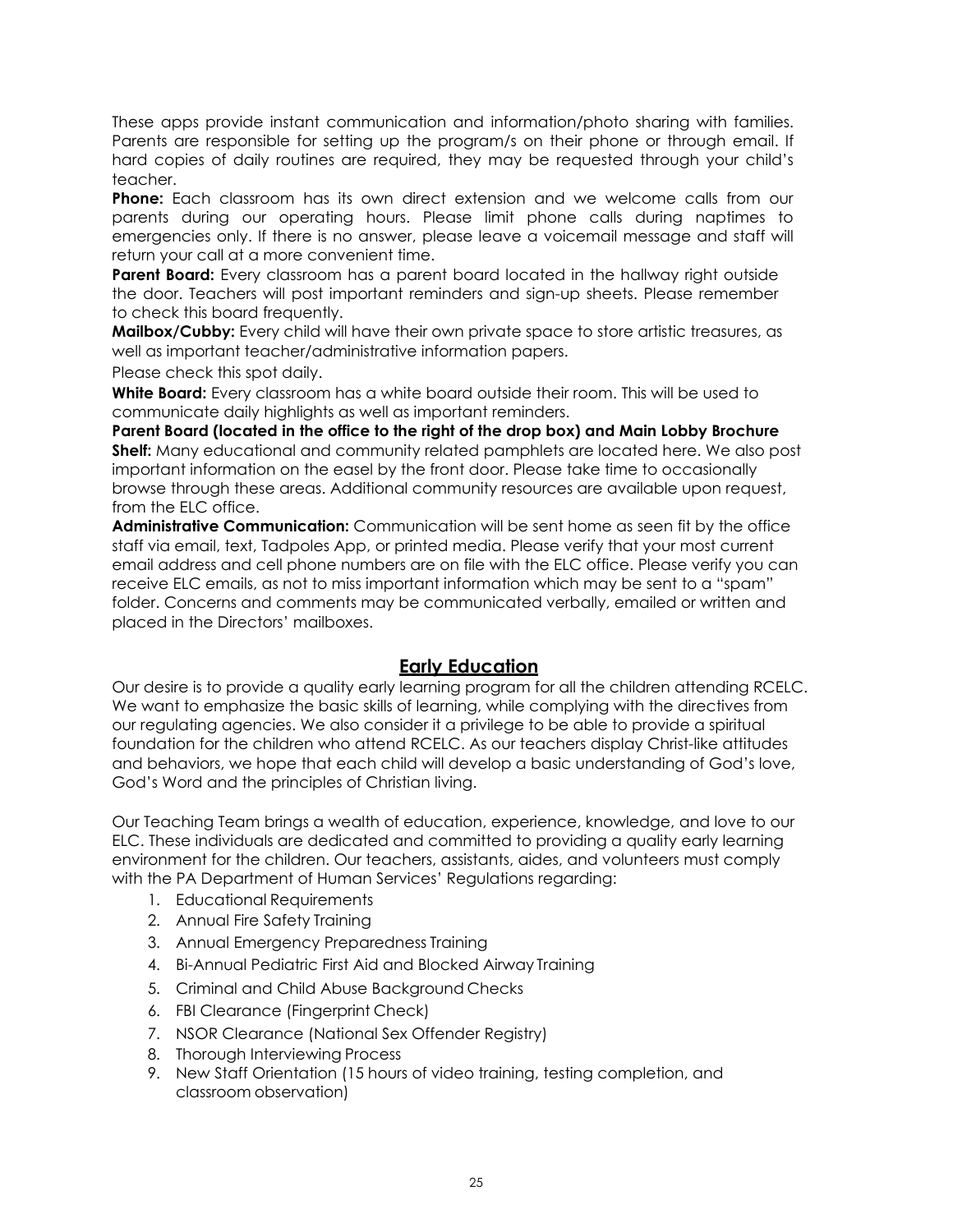- 10. Mandated Reporter Training
- 11. Six hours of additional training annually (Most of this training is provided by local colleges and professional organizations). Our teaching and assisting staff participate in additional training, as required for our current STAR level. More info. may be obtainedat:

[http://papromiseforchildren.com/choose-a-quality-program/keystone-stars](http://papromiseforchildren.com/choose-a-quality-program/keystone-stars/) 

#### <span id="page-27-1"></span>**Curriculum Statement**

<span id="page-27-0"></span>RCELC developed the following statement to inform families about our philosophy regarding how children learn, materials and methods we will use to teach young children, what children need to learn, the teacher's role, assessment and the role of the family:

#### **How Young Children Learn**

Play is the primary vehicle that children use to explore their world. "Play facilitates the growth of children's reasoning abilities." (David Elkind, Ph.D.) This exploration needs to be offered in an intentionally planned environment that is developmentally and culturally appropriate. Children learn most when they are provided with hands-on learning activities and materials that stimulate exploration using many senses.

Characteristics of learning readiness are developed rather than taught. Only through numerous, concrete interactions with the natural world that God created, can a young child prepare to benefit from formal instruction later in the elementary years.

Learning will take place when a young child builds on prior knowledge; this is referred to as scaffolding. In other words, the young child must have the opportunity to combine new knowledge with earlier experiences. If these early experiences are not taught using authentic/concrete materials with which the child can relate, the child will not have the acquired knowledge and experience with which to build on. Children also need repetitive activities for many reasons, but especially, to begin to feel successful.

Children learn best in a setting where loving, experienced and educated adults model appropriate behavior and language. Children feel secure when there is a safe and predictable environment in which to play andgrow. When children feel loved and accepted, they will begin to acquire knowledge, develop a love for learning, and begin to become the individuals that God created them to be.

#### **Materials and Methods**

<span id="page-27-2"></span>RCELC utilizes a wide variety of materials to develop educational plans and appropriate learning environments for the children we serve. The following lists are divided into categories according to age.

While books, guides and learning standards are powerful resources to help teachers plan for children, curriculum decisions primarily come from the children, their families and the teachers/adults with whom they interact.

Curriculum may change from program to program and year to year, (even within the same classroom). On the other hand, the curriculum statement (the framework for classroom practice) will remain the same.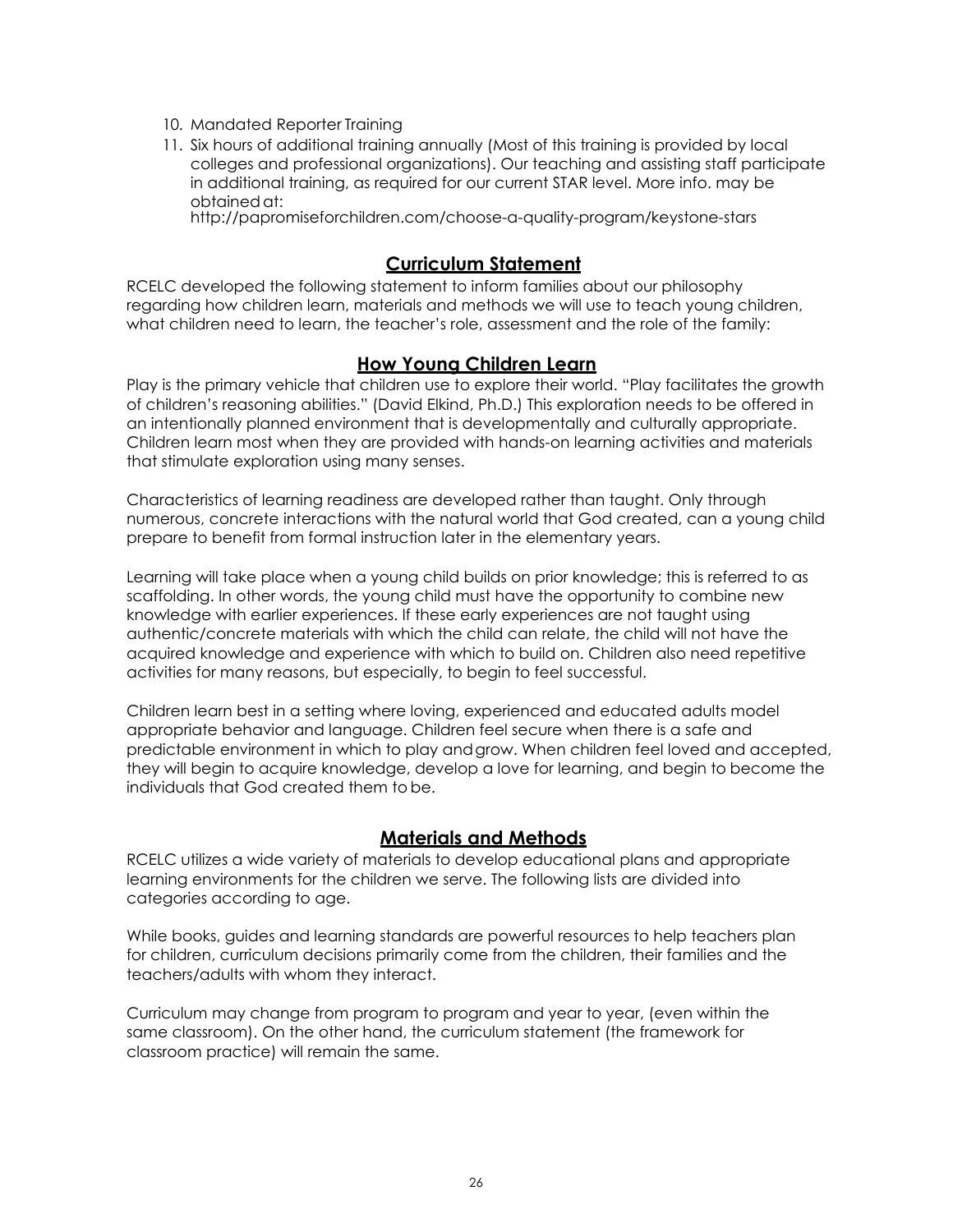#### **Infant/Toddler**

- *The Bible*
- *YouVersion Christian Curriculum*
- *Creative Curriculum for Infants and Toddlers, A Comprehensive Approach*  (Teaching Strategies)
- Pennsylvania Infant/Toddler Early Learning Standards
- Miscellaneous Teacher Resources

#### **Pre-School/Pre-K**

- *The Bible*
- *YouVersion Christian Curriculum*
- *Creative Curriculum for Preschool, A Comprehensive Approach* (Teaching Strategies)
- Miscellaneous Teacher Resources
- Pennsylvania Preschool Early Learning Standards

#### **School-Age**

- *The Bible*
- *YouVersion Christian Curriculum*
- Pennsylvania Learning Standards
- Miscellaneous Teacher Resources

#### **Pre-K Counts**

- The Creative Curriculum
- Teaching Strategies
- Pennsylvania Learning Standards
- Miscellaneous Teacher Resources

<span id="page-28-0"></span>Attention will be given to the specific needs of each child. At the same time, every child will be encouraged to become a part of the classroom community. If it becomes evident that a child has a special emotional, behavioral or physical need, we have the responsibility to recommend professional assistance to the family. We are willing to work with the child, the family and the community agency to provide the best help possible. However, if the needs of the child are beyond our ability or scope of practice, we will help you find an alternative agency to provide you and your child with a more comprehensive program.

## **What Young Children Need to Learn**

(According to the PA Early Learning Standards)

#### **Infant/Toddler**

Approaches to Learning and Cognitive Development

Communication and Emerging Literacy Creative Expression

Physical/Motor Development Social, Emotional and Personal Development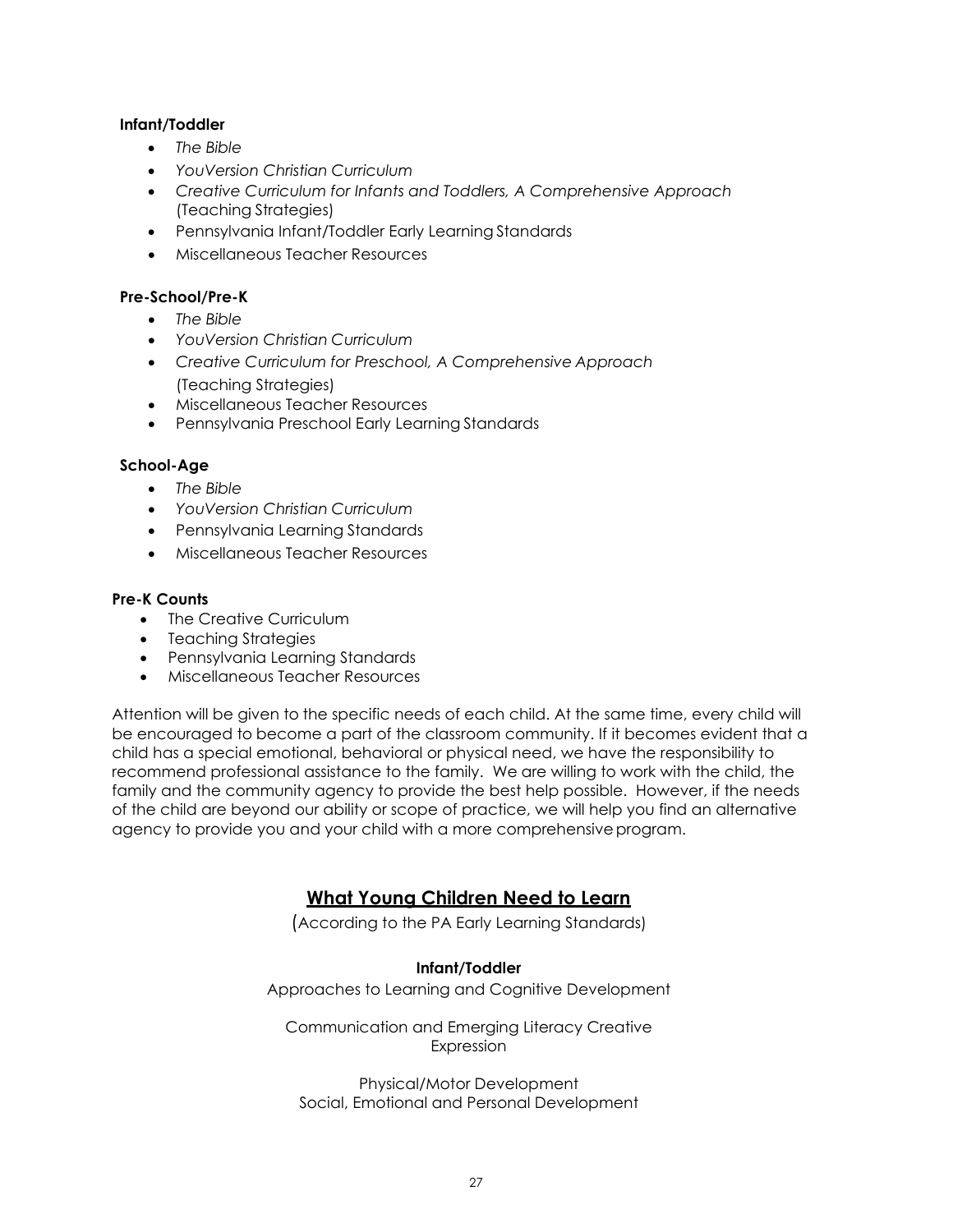Program Partnerships/Family Involvement

#### **Pre-School/Pre-K**

Approaches to Learning Creative Arts Language and Literacy Logical and Mathematical Personal/Social Physical/Health Program Partnerships/Family Involvement Science/Social Studies

The above list of standards is an abbreviated version of what children need to learn in the early years. If you would like to view a copy of the PA Early Learning Standards, please stop by the school office.

*The Creative Curriculum* offers support for teachers to help them teach content in ways that respect the developmental stages of children. The goal is to offer appropriate activities in content areas that are connected to the standards. This will hopefully allow children to meet criteria for school readiness, get excited about learning, academically succeed for years to come and become a person of character and integrity, the person God created them to be.

*The YouVersion Christian Curriculum* provides young children with Biblical truths which can be applied to their daily lives and routines in developmentally appropriate ways, without pushing doctrines. The Christian curriculum is implemented in all classrooms with the exception of PreK Counts instructional hours (8:00am -1:30pm).

## **The Teacher's Role**

<span id="page-29-0"></span>At RCELC, teachers are committed to providing care and early education in a loving and nurturing way. The following list contains only a few of the many responsibilities that our teachers and assistants have regarding the educational portion of our program.

Teachers observe, guide children's learning, and assess children's learning in order to plan for the individual needs of the children and to promote the acquisition of knowledge.

In order to guide learning, teachers, with the assistance of their classroom support staff…

- Design, set up, and maintain a safe, developmentally, culturally, and spiritually appropriate environment.
- Plan challenging learning activities that include the rotation of manipulative resources, learning materials, equipment, andnatural materials.
- Set up five to six interest areas (Toddlers andup).
- Develop written plans on a weekly basis. The plans must reflect thePA Early Learning Standards.
- Use a wide range of teaching approaches.
- Develop an appropriate schedule that meets the needs of the age group they are assigned.
- Plan for large and small group instruction as well as teacher and child directed learning times.
- Develop age-appropriate guidelines that are consistentlyenforced.
- Have a variety of transitional activities ready to use throughout the day. In the course of a day, young children change from one activity to another rather frequently. Some young children have trouble in this area. So, Teachers need to know how to provide prompts, cues, warnings, and other activities to assist with these transitions.
- Understand the importance of modeling a Christ-like lifestyle. Children learn by the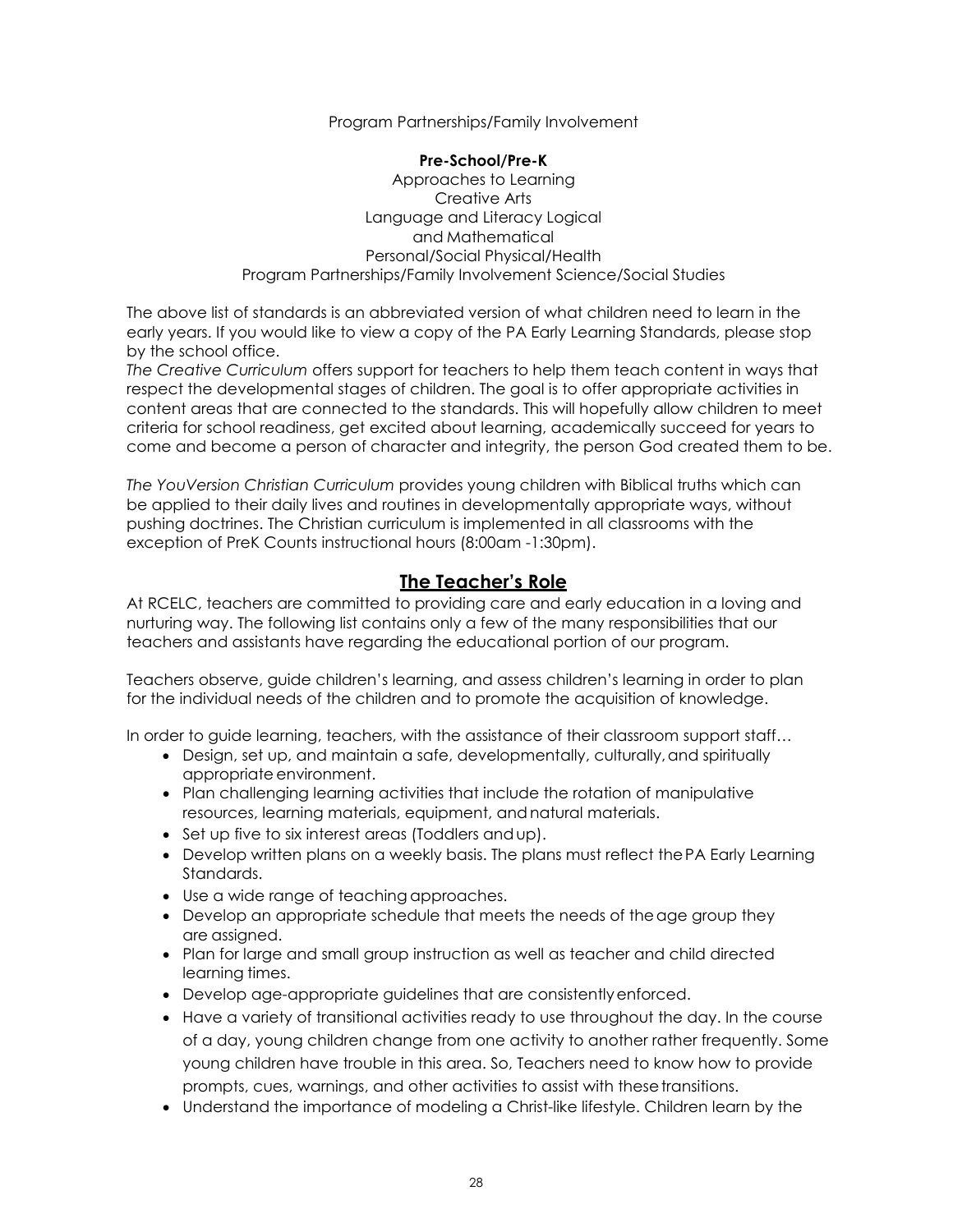adult role models in their life. Teacher/Child interaction is also an important component to the learning program. Literacy skills are developed throughout the entire day, not just at story time. Teachers must be ready to ask open ended questions and provide conversation starters whenever they see an open window.

- Create ways to interact and communicate with families.
- Manage the learning environment. Create a system to record and maintain files and portfolios for every child.
- Observe and document progress using the Creative Curriculum Assessment Forms.
- Arrange for environmental accommodations for children withspecial needs.

In conclusion, our teachers and support staff provide ongoing observation and assessment. Along with the information they receive from you and your child, they develop a plan to provide learning opportunities to meet the needs of every child.

#### **Family Connection**

<span id="page-30-0"></span>Parents are the child's first and most important teacher. For our program to benefit the children, it is imperative that we connect with every family. We offer a "Get to Know You" survey at enrollment and we encourage our families to complete the survey and return it immediately, preferably prior to the child's first official day. Scheduled visits in the classroom prior to the child's first day may also assist with initial transitions and will begin building a reciprocal rapport between the program and enrolling family.

We also offer a 45-day conference and evaluation so you can be informed about your child's transition to the center. This is also a time for you and your child's teacher to discuss any concerns or parenting struggles that you might have; however, we always encourage open communication with our families. If you feel that a formal meeting or conference is necessary at any time, we will be happy to accommodate a convenient time to meet with you.

Families are strongly encouraged to participate in feedback surveys, events, and through multiple opportunities during the year as communicated by both classroom and administrative staff. Through these opportunities we look forward to developing team focused partnerships which provide stable foundations for our students' future success.

In closing, we look forward to partnering with the families of the children entrusted to us. The administration and staff of RCELC take our work very seriously. Although we cannot guarantee a perfect environment, we can assure you that we will do our absolute best and continue to pursue excellence. If you ever have a need or concern, we ask that you talk with your child's teacher, (for classroom concerns, and the office, (for program concerns). We value and welcome your comments, concerns, and ideas.

## **Methods Used to Relay Children's Progress to Families**

**Tadpoles /Daily Progress Sheets:** The Tadpoles App (printed forms, upon request) are provided daily to parents in the infant/toddler rooms and relay information about your child's day. Items covered include, but are not limited to, meals, toileting, behavior, and activity level.

**Weekly Lesson Plans:** Each teacher is required to complete lesson plans for their classroom, including classroom and individual student goals. These plans are posted on the classroom's parent board and reflect the PA Early Learning Standards. Please see the curriculum section or speak with your child's teacher for more detailed information.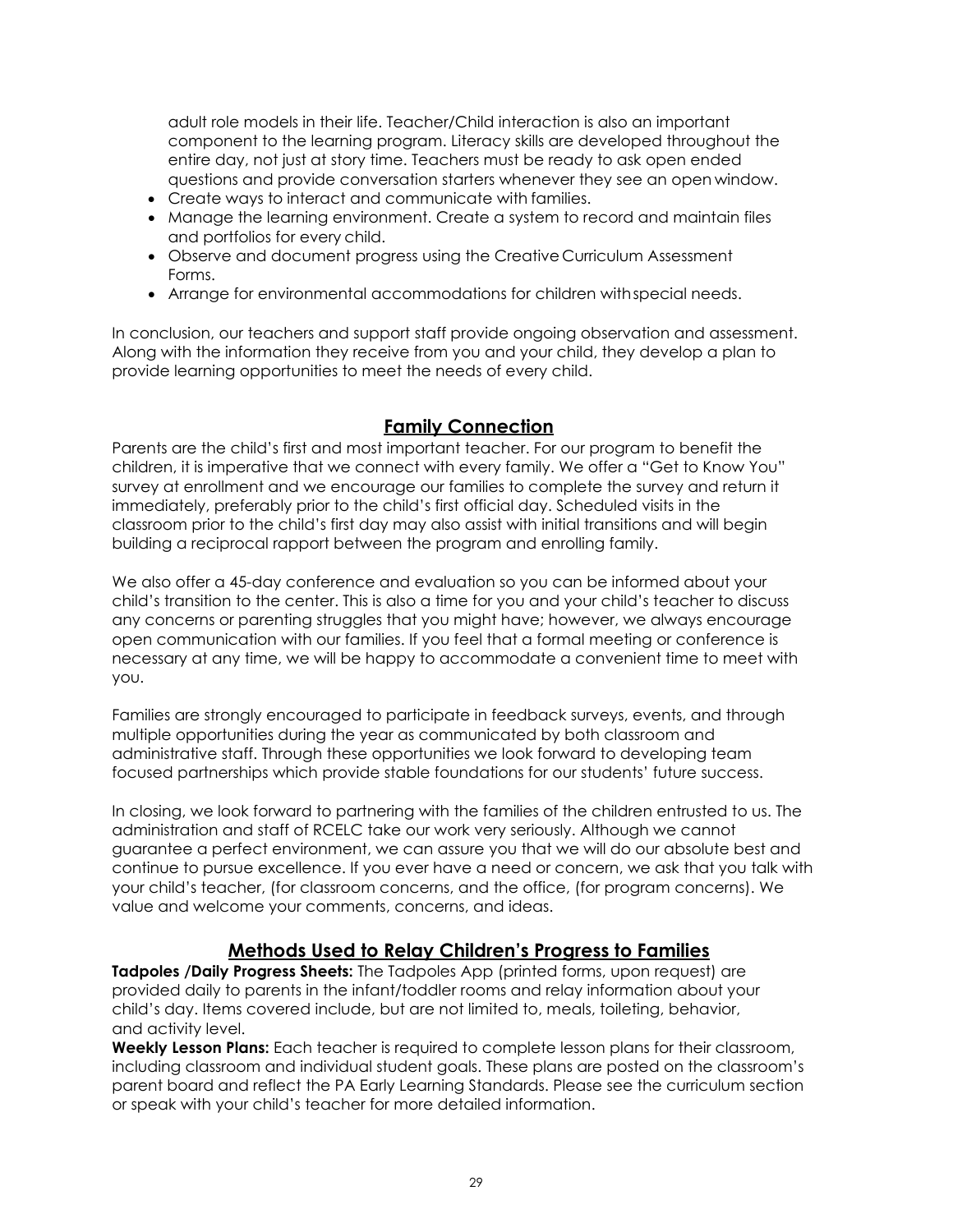**Classroom Newsletter/Highlight Sheet:** Every teacher will have their own form of

communication with families to help you stay well informed. Information may be posted on classroom Parent Boards, on whiteboards just outside of classroom doors, etc. Please speak with the classroom teacher for classroom specific information.

**Conferences:** Parents will receive an "*It's Time for a Chat"* Form, twice a year, (within 45 days of enrollment or placement into a new room and mid-year).

You will then have the option to meet with your child's teacher or decline the meeting. Please fill out the form and return it to your child's teacher. We must keep this on file always. If you feel that a conference is needed at any other time, just ask your child's teacher and arrangements will be made.

**Base Line Assessment:** An initial screening will be completed for every child within the first month of entrance into a new classroom. The results of this, in addition to teacher observations, will be shared with the family at the 45-Day Conference. You will also receive a progress sheet at that time. If you choose to not meet with your child's teacher, you will still receive a copy of the progress sheet.

**Observations:** All teachers are required to complete periodic written observations for every child in attendance at RCELC. These observations are used to help teachers focus on individual needs of children, develop lesson plans, and complete end of the year assessments.

**Mid-Year and End of the Year Assessments:** These tools will help you to see your child's developmental progress and accomplishments as well as any areas that need strengthening.

#### **State Mandated Reporting**

<span id="page-31-0"></span>We are a mandated reporting center. The State of PA defines this as follows: A person who, in the course of employment, occupation or practice of a profession, has reasonable cause to suspect, on the basis of medical professional or other training and experience, that a child under the care, supervision, guidance or training of that person or of an agency, institution, organization or other entity with which that person is affiliated is a victim of child abuse, including child abuse by an individual who is not a perpetrator.

Child abuse is defined as serious recent physical injury which is non- accidental, mental injury, sexual abuse or serious physical neglect of children under the age of 18, caused by the acts or omissions of a perpetrator.

Staff is mandated to follow a specific protocol of reporting suspected child abuse, endangerment, and/or neglect to the appropriate departments under the requirements set forth in Pennsylvania's Act 31 pertaining to suspected child abuse. The employees of RCELC cannot be held liable for reports determined to be "unfounded" if the report was made in "good faith."

## **Miscellaneous Information**

<span id="page-31-1"></span>**Free Health Screenings** RCELC partners with preferred agencies such as The Vision Resource of Berks County, Tower Health, and other community resources to provide your child/ren (some limitations may apply) with free health screenings. These screenings do not replace routine medical care but are meant to assist in identifying potential risks and suggesting referrals for follow up. We also have access to a Health Care Consultant available for referrals. You may inquire in the ELC office for more information.

**Fundraisers** Because we are a non-profit center, we will occasionally provide our families with the opportunity to participate in a variety of fundraisers.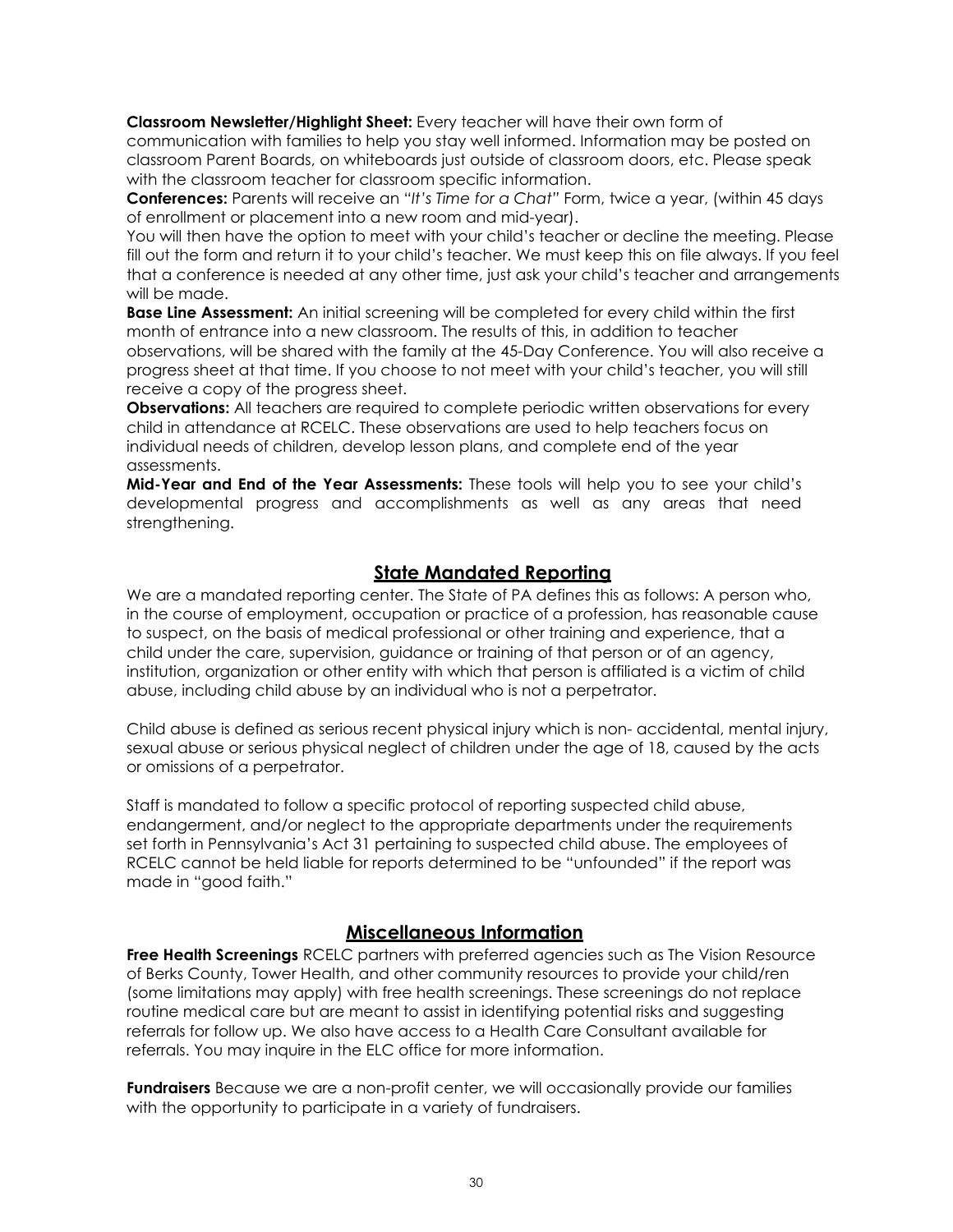Fundraisers provide our center with essential resources and help to offset costs. Please understand that your participation (time and/or monetary) is very much appreciated, but optional.

**School Photos** Once a year, usually during the fall, RCELC invites a school photographer to capture the smiling faces of our children. Spring portraits may also be taken, based upon family interest. Families are not under any obligation to purchase school photographs.

**Referral Rewards!** Any family who contributes to the enrollment of a new family to RCELC will be eligible for a *Referral Reward*, consisting of a monetary check. Credits will be awarded after the new family maintains a current account for 90 days. The new family must indicate referral on their *Registration Form* at initial enrollment. There is **no limit** to the amount of referral incentive rewards which can be gained within a given calendar year. Reward increments are subject to change.

**Birthdays** are special events in the life of a young child. Teachers are very willing to work with you if you choose to celebrate your child's birthday here at school. We have found that prepackaged healthy snacks (cheese cubes, individual yogurt cups, fruit slices, etc.), cookies, and Rice Krispie treats work best. Please speak with your child's teacher in advance to confirm your plans prior to bringing treats to verify if any allergies are existent within the classroom. Please remember we are a **no nut facility**. Items should be prepackaged/factory or store sealed and have an affixed list of ingredients. Any products supplied with nuts, including but not limited to peanut butter, will be sent home.

**File Transfers** RCELC maintains a central file for each child in our center. Important documents are kept in this file including registration forms, agreements, medical information, observations, and assessments. RCELC can transfer these documents to another center at the written request of the parent/guardian. Forms are available in the office. Fees may be incurred for file transfers. Please refer to the "Tuition Rates" sheet (received at initial enrollment) or speak with someone in the ELC office for more information.

**Calendar** RCELC generates a yearly calendar which is available on our website (riverviewchristianelc.com). This calendar contains all special events and closures for the entire year. If we ever need to deviate from established dates, you will be notified in writing and/or in Tadpoles and Dojo Apps. RCELC will be closed on the following days (subject to change).

- Martin Luther King Jr Day
- Good Friday & Easter Monday
- $\bullet$  4<sup>th</sup> of July
- Memorial Day
- August In-service Days (2)
- Labor Day
- Election Day In-Service
- Thanksgiving & "Black Friday"
- Christmas Eve through New Year's Day

**Items from Home** Electronics (i.e., handheld game systems, iPads, iPods, etc.) should not be brought to school. Toys from home should be sent only upon agreement of the classroom staff or for events such as "show and tell. Please label all items with your child's name. RCELC is not responsible for lost, stolen, or broken items. Student cell phones are expected to be turned off and kept in a backpack or purse for safety reasons. Purses, backpacks, and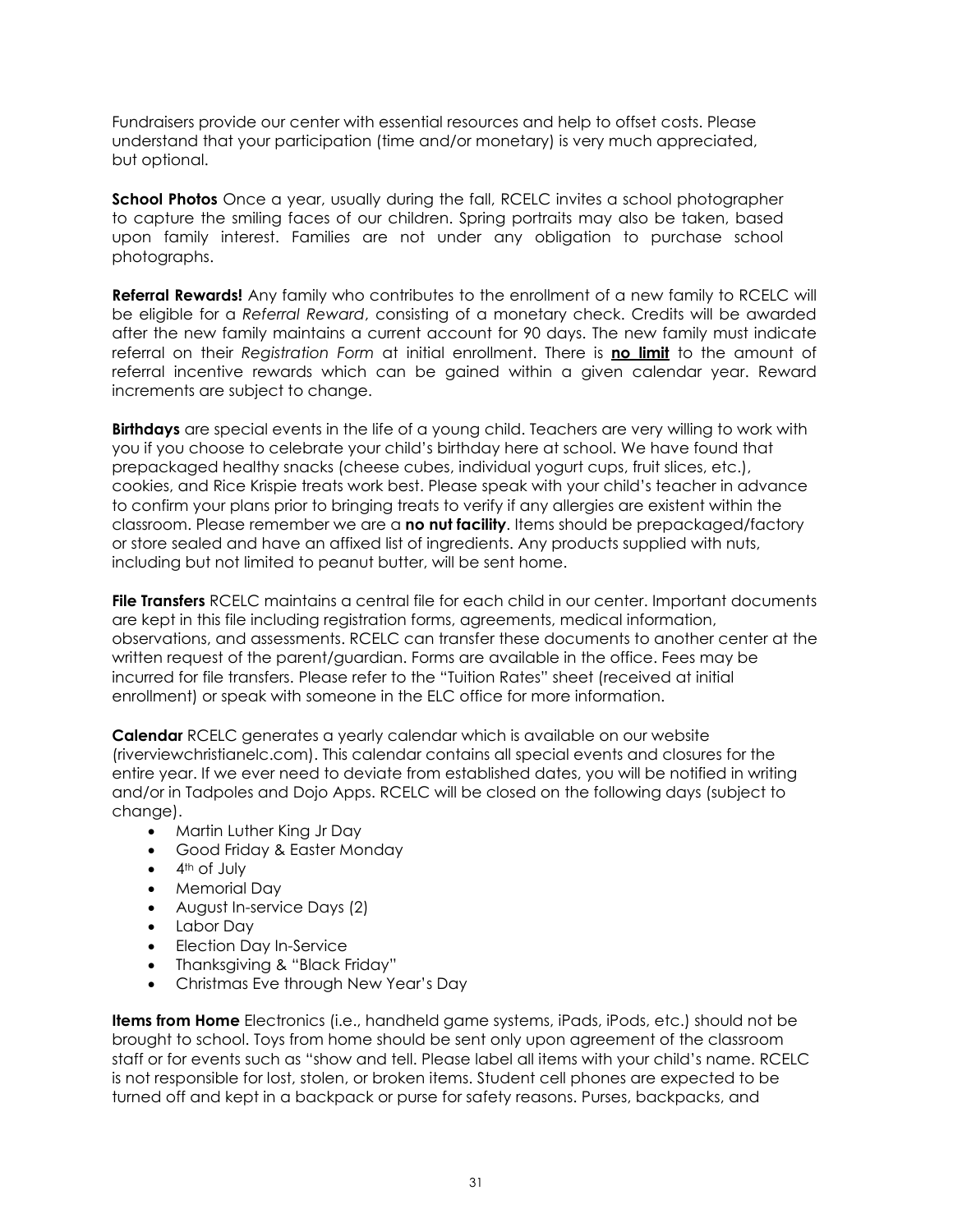personal belongings must be kept in a cubby or locker.

**Medications or items which are to be kept out of children's reach (including but not limited to lighters, creams, batteries, cosmetics, etc…) should never be stored on backpacks, diaper bags, purses, totes, coat pockets, etc... Such items should be kept at home or turned immediately into the ELC office to be picked up at the end of the day.** 

**Riverview Christian Ministries** If you do not have a home church or would like to attend our service, you are welcome to join us on Sunday mornings at 11:00 a.m. Childcare is available during the service. You may visit [www.riverviewchristianministries.org](http://www.riverviewchristianministries.org/) for more information.

**Prayer and Assistance** If your family is experiencing a hardship we are here to assist with prayer and emergency needs as we are able. Please speak with someone in the ELC office or your child's teacher. The ELC office maintains a list of various community resources available to families upon request.

The Prayer Room, located at the end of Fellowship Hall's hallway, is always open and available for families to retreat in prayer. This room is specifically designed for prayer and provides private booths for prayer, Bibles, prayer guidance booklets, cards for sharing prayer requests and praises, etc. Since this is a place intended specific for prayer: food/drink, phone/device use (unless utilizing a Bible App), loud conversations, unsupervised children, or other distractions are not permitted.

**Getting Connected** Periodically we have opportunities to partner with families through missionary work, small group studies, and events. We strongly encourage our families to connect and become involved. Events and opportunities may be communicated on our school calendar, newsletters, school apps, etc.

#### **RCELC Contact Information**

**Address: 3301 Stoudt's Ferry Bridge Rd. Reading, PA 19605 Phone: 610-921-0285 Office Extension: 203 Email: [jenn.angstadt@rcelc.com](mailto:office@rcelc.com) Website: [www.riverviewchristianelc.com](http://www.riverviewchristianelc.com/)**

**Handbook Revised 8.2021**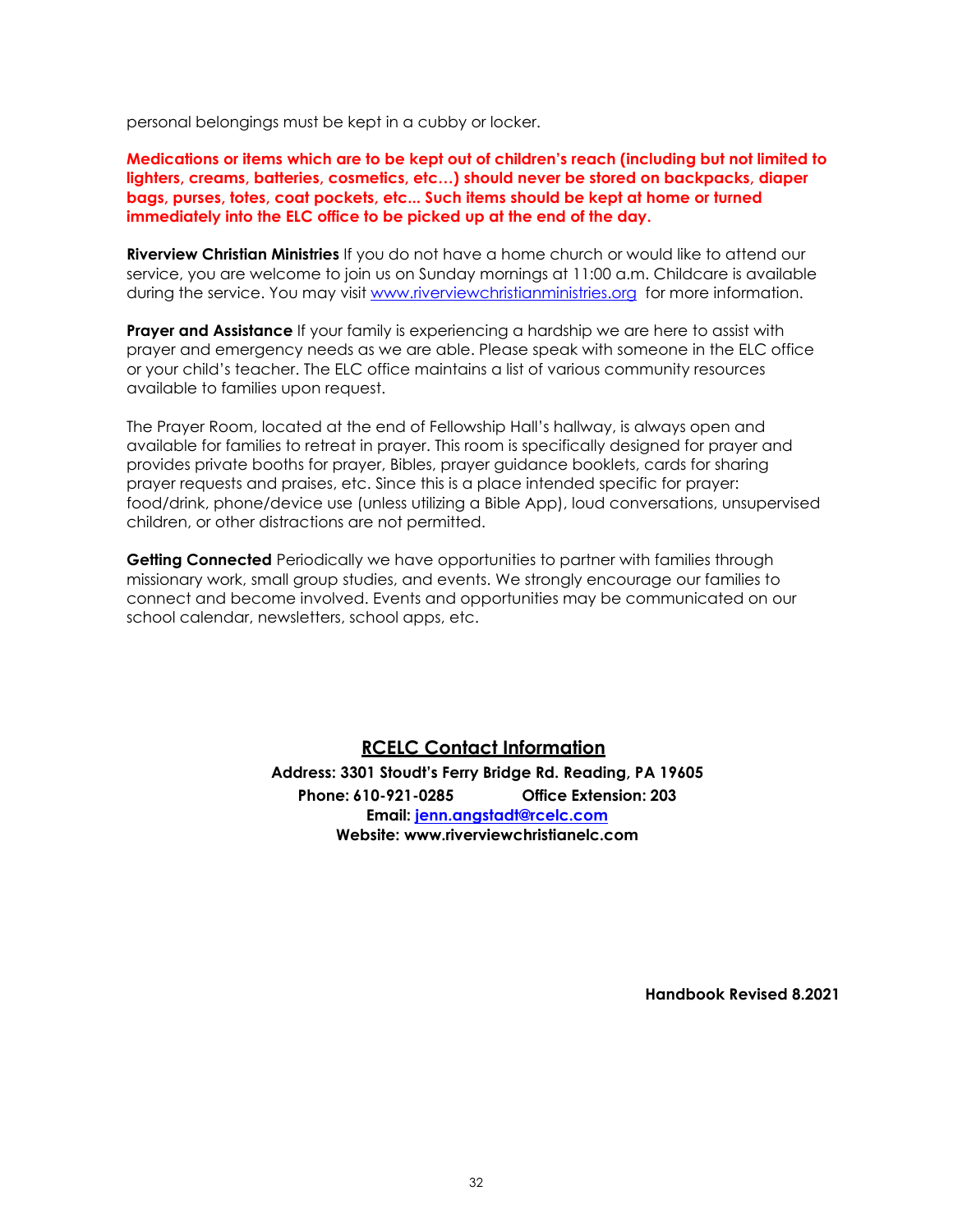#### **SUBJECT: Nondiscrimination in Services to:**

#### **Families/Clients**

#### **FROM: Dr. John C. Letterman, Jr. (Director of Oversight) Jenn Angstadt (Director) Christine Wesner (Assistant Director)**

Admissions, the provisions of services, and referrals of clients shall be made without regard to race, color, religious creed, disability, ancestry, national origin (including limited English proficiency), age, or sex.

Program services shall be made accessible to eligible persons with disabilities through the most practical and economically feasible methods available.

These methods include, but are not limited to, equipment redesign, the provision of an aide, and the use of alternative service delivery locations. Structural modifications shall be considered only as a last resort among available methods.

Any family, who believes their child has been discriminated against, may file a complaint of discrimination with any of the following offices:

223, Health & Welfare Building 110 N. 8th Street, Suite 501 P.O. Box 2675 Philadelphia, PA 19107 Harrisburg, PA 17105

Department of Human Services PA Human Relations Commission Bureau of Equal Opportunity Philadelphia Regional Office Room

for Civil Rights DHS Bureau of Equal Opportunity Suite 372, Public Ledger Bldg. Southeast Regional Office 150 South Independence Mall West 801 Marker Street Suite 5034 Philadelphia, PA 19106-9111 Philadelphia, PA 19107

U.S. Dept. of Health & Human Services Commonwealth of Pennsylvania Office